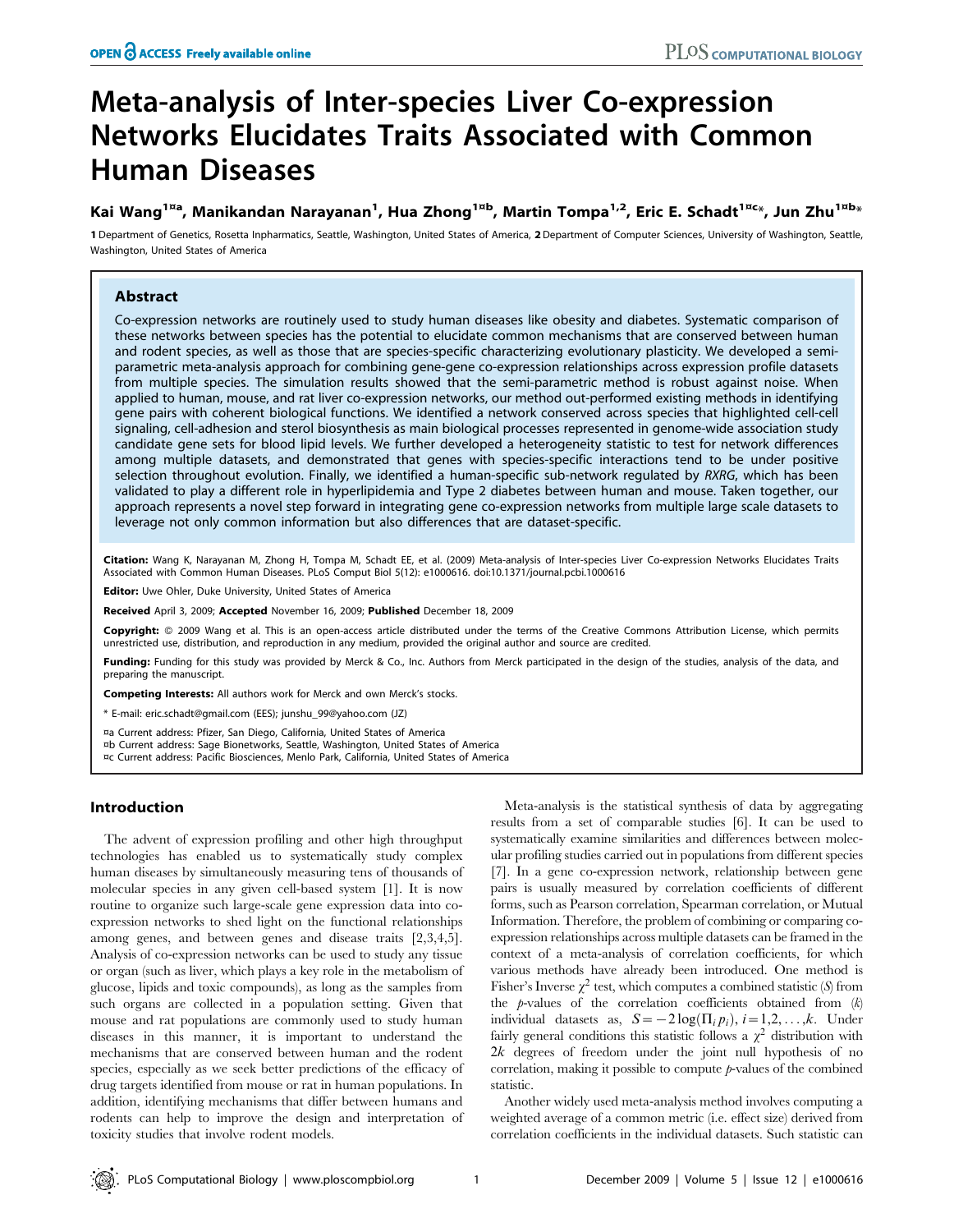#### Author Summary

Two important aspects of drug development are drug target identification and biomarker discovery for early disease detection, disease progression, drug efficacy and drug toxicity, etc. Recently, many single nucleotide polymorphisms (SNPs) associated with human diseases are discovered through large genome-wide association studies (GWAS). However, it is still largely unclear how these candidate SNPs may cause human diseases. The ultimate aim of this paper is to put these GWAS candidate SNPs and their associated genes into a network context to understand their mechanism of action in human diseases. In addition to large-scale human data sets that are often heterogeneous in terms of genetic and environmental factors, many high quality data sets in rodents exist and are frequently used to model human diseases. To leverage such information, we developed a method for combining and contrasting gene networks between human and rodents, specifically to elucidate how GWAS candidate SNPs may contribute to human diseases. By identifying mechanisms that are conserved or divergent between human and rodents, we can also predict which disease causal genes can be studied using rodent models and which ones may not.

then be used to test for homogeneity over the individual measures and for statistical significance. Datasets in this type of meta-analysis are typically weighted by the accuracy of the effect size they provide, which is a function of the individual sample sizes. Once the mean effect size is calculated, its statistical significance can be assessed by estimating the pooled variance of the mean effect size. In defining the effect size, Hedges and Olkin [8] and Rosenthal and Rubin [9] both advocated converting the correlation coefficient into a standard normal metric using Fisher's Z-transformation and then calculating a weighted average of these transformed scores. Depending on whether the effect sizes are assumed to be equal or not in the multiple datasets, fixed effect as well as random effect models can be employed. In the fixed effect models, the effect size in the population is a fixed but unknown constant and therefore is assumed to be the same for all datasets included in the metaanalysis. For random effect models, effect sizes may vary from dataset to dataset, and are assumed to be a random sample of all population effect sizes. Hunter and Schmidt [10] introduced a single random-effects method based on untransformed correlation coefficients. One important feature of this type of method is that heterogeneity of the effect sizes can be estimated, which provides a way to assess the difference in correlation coefficients across multiple datasets. Schulze [11] provided a thorough review of these metaanalysis methods and their applications.

For a meta-analysis of co-expression networks from diverse datasets, such as those constructed from different species, one central issue is that it is often unreasonable to assume that every gene pair has a unique, true effect size across evolutionarily diverse species. Although random effect models provide a more realistic way to accommodate cross species variation, it still assumes a parametric distribution on the population effect sizes. To circumvent this problem, a non-parametric meta-analysis method was introduced for the identification of conserved co-expression modules from human, fly, worm and yeast [7]. In this method, Pearson correlation coefficients of expression profiles between every gene pair were computed in each organism and then ranktransformed according to their correlations with all other genes. A probabilistic test based on order statistics was then applied to

evaluate the probability of observing a particular configuration of ranks across the different organisms by chance. The advantage of this method is two-fold: 1) because the method is based on nonparametric statistics, it makes no assumption on the underlying distribution of correlation coefficients across multiple datasets; and 2) the effect size (i.e. the rank ratio statistic for every gene pair) is defined in a gene-centric fashion such that for any given gene, correlations with all other genes are considered. However, the method also has several limitations including 1) the loss of power in general given the non-parametric formulization [12,13], and 2) the meta-analysis results cannot be represented in the same format as the individual datasets given there is no concept of a mean effect size. The details of individual methods are presented in the Methods section. Their pros and cons are summarized in Supplementary Table S1.

In this paper, we develop a method for the meta-analysis of diverse datasets generated across multiple species. Our method is semiparametric in nature, requiring fewer assumptions on the distribution of the effect size than a purely parametric approach while retaining better statistical power than a fully non-parametric method. It also 1) defines an effect size that is gene centric, 2) allows for the computation of a mean effect size, and 3) leads to a heterogeneity statistic to test for differences in correlation structures among distinct datasets. Unlike most network alignment algorithms  $[14,15,16,17,18]$  (with the exception of  $[19]$ ) or connectivity-based approaches [20], our method does not rely on the networks inferred a-priori from individual datasets, but instead focuses on the development of rigorous statistics to test directly the relationship between every gene pair. The simulation results showed that our method is robust against noises. When applied to a human, mouse and rat cross species meta-analysis of liver co-expression networks, we demonstrate that our method out-performs existing methods in identifying functionally coherent gene pairs that are conserved among the three species. Our method also leads to the identification of modules of co-expressed genes that represent core functions of the liver that have been conserved throughout evolution. Both highly replicated and less confident genome-wide association study (GWAS) candidate genes for blood lipid levels are found to be enriched in the conserved modules, providing a systematic way to elucidate the mechanisms affecting blood lipid levels. Application of our test for homogeneity leads to the identification of a single sub-network driven by ApoE that distinguishes two nearly identical experimental cross populations whose genetic backgrounds only vary with respect to the gene ApoE. We further demonstrate that genes involved in human- or rodent- specific liver interactions tend to be under positive selection throughout evolution. Finally, we identified a human-specific sub-network regulated by RXRG, which has been validated to play a different role in hyperlipidemia and Type 2 diabetes between human and mouse. Taken together, our approach represents a novel step forward in integrating gene co-expression networks from multiple large scale datasets to leverage not only conserved information but also differences that are dataset-specific.

## Results

## A semi-parametric method for meta-analysis of gene co-expression networks

The intuition behind our meta-analysis approach in the crossspecies setting is that, instead of directly comparing the correlation coefficients of a gene pair as an absolute measure of co-expression, which depends on many features such as sample size, expression dynamics, measurement noise, and confounding factors that are usually not well-controlled among the individual datasets, we measure the co-expression relationship as a relative distance with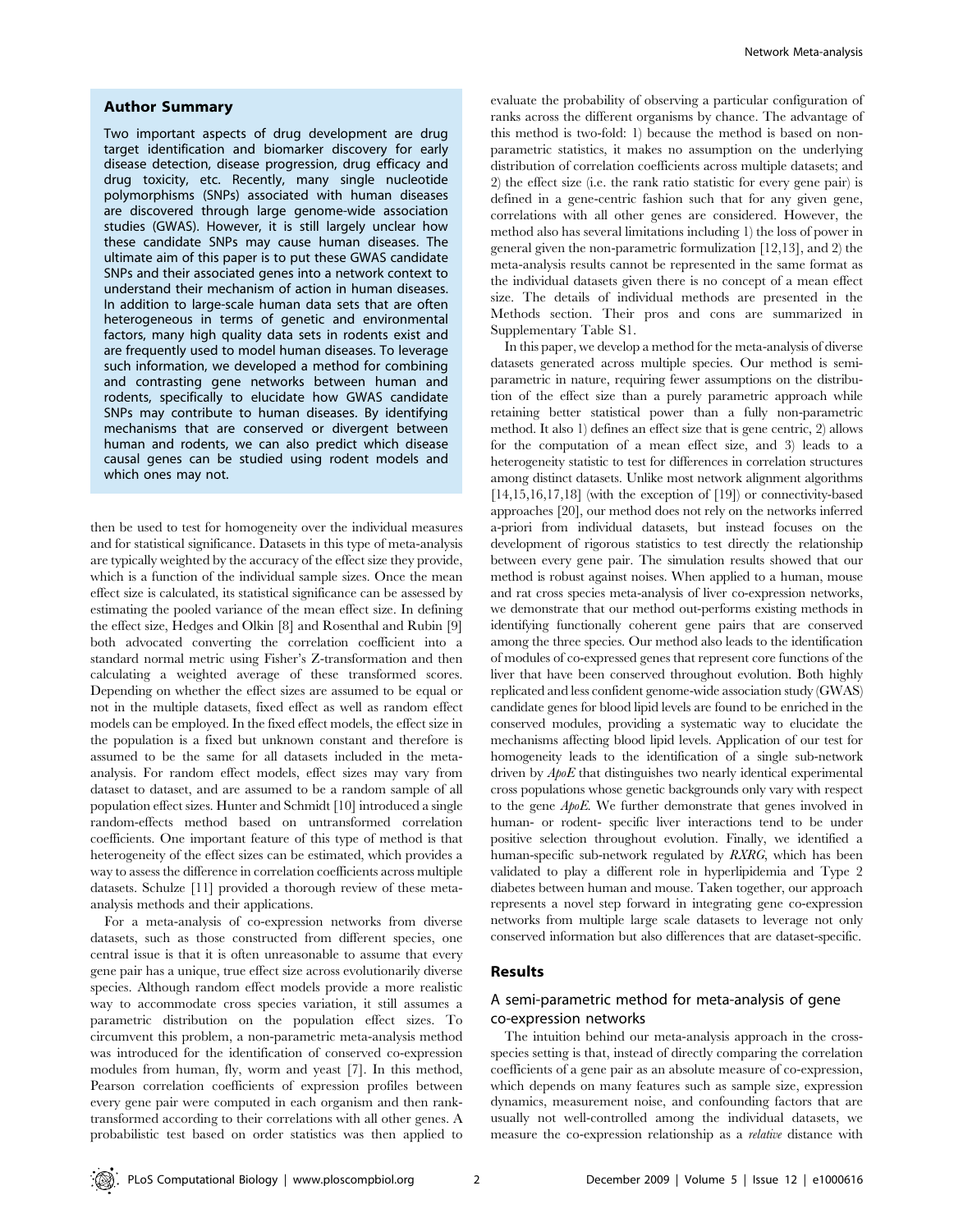respect to each gene's total relationship to all other genes in each dataset. When the correlation coefficients between a given gene and all other genes were rank-transformed into a uniform distribution, the inter-relationships among the correlations were destroyed. Unlike the previous method [7] we assume the distribution of correlation coefficients of one gene to all other genes follows a normal distribution under the condition that the numbers of samples and genes are large (see Materials and Methods section for details). In fact, for roughly 70–90% of the expression traits in our datasets, the distributions of their correlation coefficients to all other expression traits are well supported as being normal by the Kolmogorov-Smirnov test (Figure S1). Based on this assumption, we define for gene pair  $(i, j)$ in dataset  $k$ , the effect size of its co-expression according to Glass's d score definition [21] as:

$$
d_k^{ij} = \frac{r_k^{ij} - \overline{r}_k^{i}}{\sigma_{r_k^{i}}}
$$

where  $r_k^{ij}$  is the correlation coefficient between the expression profiles of  $(i, j)$  in dataset k, and  $\bar{r}_k^i$  and  $\sigma_{r_k^i}$  are the mean and standard deviation of the null distribution, respectively, of the correlation coefficients between gene i and all other genes. Essentially, by this definition we transform the correlation measure into a relative distance to the gene-centric mean in terms of standard deviation units. This transformation not only normalizes all effect sizes, but also takes into account the context of each gene in individual datasets. It is of further note that our effect size definition is directional, i.e.  $d_k^{ij}$  is usually different from  $d_k^{ji}$  due to differences in the neighborhoods of gene  $i$  and  $j$ . For simplicity, we drop the superscript  $'ij'$  so that  $d_k$  represents the effect size for any gene pair in dataset k.

Using a meta-analysis procedure for  $d$  score that developed by Hedges and Olkin [8], we can compute the mean effect size as:

$$
\overline{d} = \frac{1}{|k|} \sum_{k} d_k
$$

and the standard deviation of the mean effect size as:

$$
\sigma_{\overline{d}} = \frac{1}{\sqrt{|k|}}.
$$

The statistical significance of the mean effect size can then be assessed by forming the Z-score statistic:

$$
z = \frac{\overline{d}}{\sigma_{\overline{d}}} \sim N(0, 1).
$$

In addition, heterogeneity of the effect sizes across the datasets can be estimated by the statistic

$$
Q = \sum_{k} \left( d_{k} - \overline{d} \right)^{2},
$$

which follows a  $\chi^2$  distribution with  $k-1$  degree of freedom under the null hypothesis of homogeneous effect sizes.

Given the mean effect size and heterogeneity statistic, a flowchart of our method is summarized in Figure 1. Briefly, the first step begins by computing correlation coefficients for all gene

# **Meta-analysis Procedure**



Figure 1. Proposed meta-analysis algorithm flowchart. After calculating all pair-wise gene-gene correlation coefficients (GGC) and transforming them into the proposed d-statistic, the algorithm iterates through every gene-pair one at a time, testing for homogeneity and whether the mean effect size differs significantly from zero. doi:10.1371/journal.pcbi.1000616.g001

pairs in every dataset. Correlation can be measured by the Pearson or Spearman correlation, depending on the properties of the datasets being analyzed. The method then proceeds by iterating through all gene-pairs one at a time, computing the heterogeneity Q statistic for every gene-pair. If homogeneity is not rejected at a pre-specified significance level, the mean effect size for the genepair is computed and tested for deviation from zero. A statistically significant mean effect size is then considered as a conserved coexpression relationship among the datasets being compared. On the other hand, if the homogeneity of the effect sizes is rejected, the gene-pair is considered as a candidate for change in coexpression relationships, termed differential interactions hereafter, between the datasets. In this case, the direction of change can be determined by examining the actual effect sizes in single datasets.

#### Simulation studies

To compare the performance of our semi-parametric method with the existing parametric and non-parametric methods, we ran several simulations. In each simulation, 3 independent data sets were generated assuming the underlie structure is modular as shown in Figure S2 (see Materials and Methods section for details). There were 150 samples and 2000 genes in each data set. The signal strength is measured by the correlation between the latent regulators and their downstream genes. The signal strengths were different for the 3 simulated data sets, shown in Figure 2A. When there was no systematic noise, the parametric methods (FEM Fisher-Z and combine p-value) performed better than nonparametric method, shown in Figure 2B. It is consistent with other studies' results that there are power losses in general for nonparametric methods [12,13]. The performance of our semiparametric method was between the parametric methods and the non-parametric method. It is consistent with the nature that our semi-parametric is a hybrid of parametric and non-parametric methods. It is worth to note that the random effect model (REM Fisher-Z) performed worst among methods tested even though the effect sizes were different as shown in Figure 2A.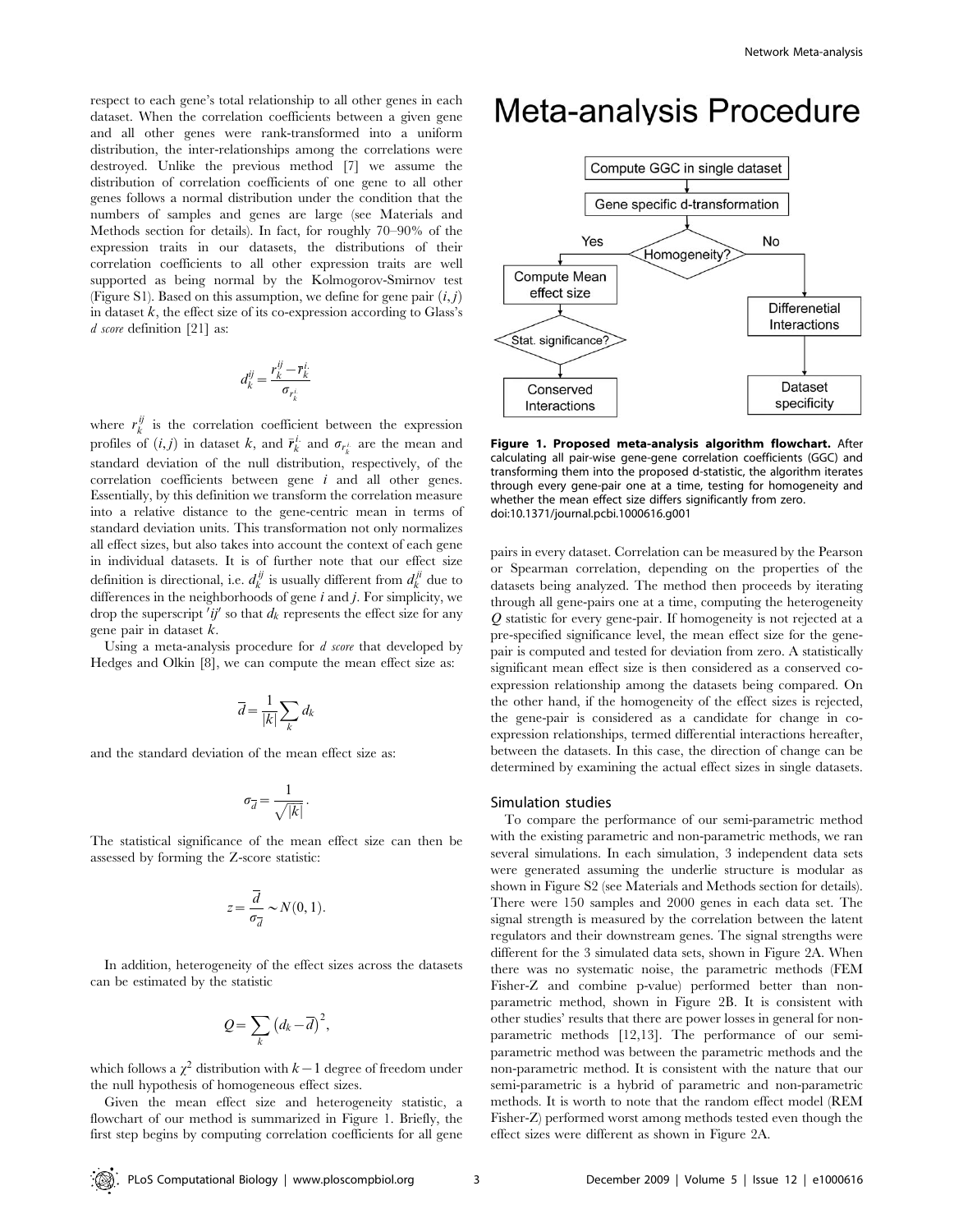

Figure 2. Performance comparison of different meta-analysis methods under different noise conditions. (A) the signal strengths (measured by the correlation between the latent regulators and their downstream genes); (B) the performances of different methods when there was no systematic noise; (C) moderate systematic noises (measured by the correlation between genes and systematic noises); (D) the performances of different methods when the systematic noises were as shown in (C); (E) stronger systematic noises than (C); (F) the performances of different methods when the systematic noises were as shown in (E). FEM Fisher-Z: the fixed effect model based on Fisher-Z transformation; REM Fisher-Z: the random effect model based on Fisher-Z transformation; Combine P-value: combine p-values of Fisher's Inverse  $\chi^2$  tests; Order Statistic: Order-based nonparametric meta-analysis; d-statistics: the semi-parametric meta-analysis. See Materials and Methods section for details of individual methods. doi:10.1371/journal.pcbi.1000616.g002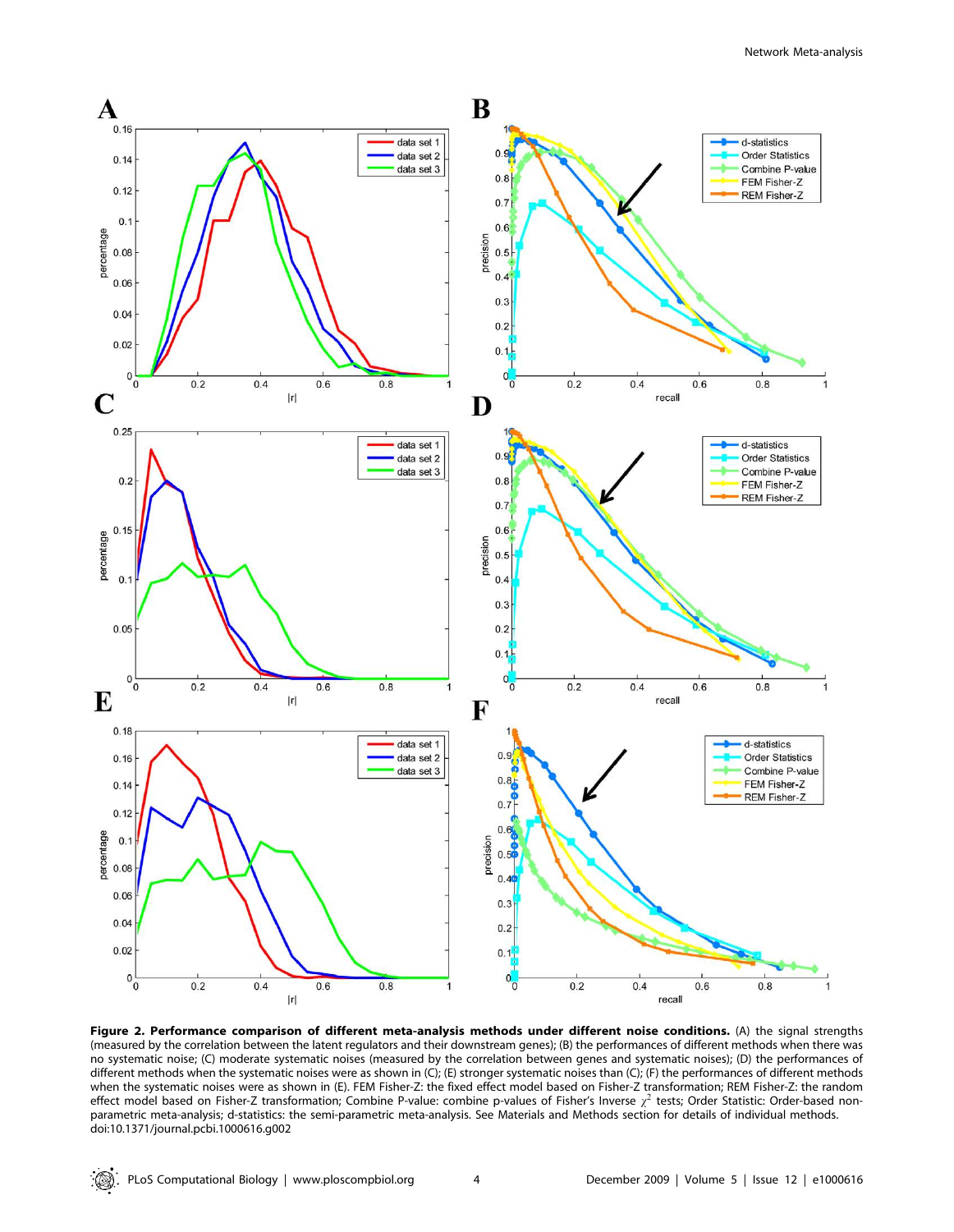When the systematic noises were moderate (measured by the correlation between genes and systematic noises) as shown in Figure 2C, the performances of our semi-parametric method and the parametric methods were similar, shown in Figure 2D. When the systematic noises were stronger (shown in Figure 2E), the performances of parametric methods decreased significantly, and our semi-parametric and non-parametric methods were robust against systematic noises (shown in Figure 2F). Under all conditions, our semi-parametric method performed better than the non-parametric method.

#### Conserved interactions among human, mouse and rat

We applied our method to identify conserved co-expression interactions among 6,455 orthologous genes in human, mouse and rat (see Materials and Methods for details about the data, data preparation and orthologous gene identification. The 6,455 genes are listed in Table S2. The 2-D hierarchical clustering views of individual data sets are shown in Figure S3, and ordered sample and gene annotations are listed in Table S3, S4, S5, S6, S7, S8). We used the absolute Spearman correlation coefficient between the expression profiles of a gene pair as the measure of coexpression interaction. By doing this we considered only the magnitude of gene-gene correlation, but not its direction, since the same gene-gene relationship may manifest as either a positively or negatively correlated expression profile due to feedback control [4]. Specifically, our method inferred 20,230 conserved coexpression interactions, covering 4,885 genes, at a p-value cutoff of  $7.75 \times 10^{-6}$ , corresponding to a Bonferroni corrected false positive rate of 5% (i.e.  $0.05/\overline{6455} = 7.75 \times 10^{-6}$ ) for both effect size and the heterogeneity  $Q$ . The false discovery rate (FDR) of this result is estimated to be  $\langle 0.024 \rangle$  based on a permutation test procedure where sample labels were randomly shuffled for each gene independently in every dataset (see Materials and Methods for details). These conserved interactions represent approximately 2.4–15.2% of the co-expression interactions obtained using single species data, given there were 828,031, 334,721 and 132,884 interactions in human, mouse and rat, respectively, at the same statistical significance  $p$ -value threshold.

We benchmarked the performance of our method against existing meta-analysis methods in the literature, as well as against the interactions previously reported for single species co-expression networks [22]. The number of predictions (i.e. conserved interactions) inferred by our method lies in between the numbers predicted by existing parametric and non-parametric metaanalysis methods at a common FDR threshold, shown in Table S9, consistent with the semi-parametric nature of our approach. When only considering the same number of top confident predicted pairs, the qualities of the semi-parametric method were better than other methods in terms of coherences with both Gene Ontology (GO) biological processes and curated KEGG pathways (shown in Table S10). To test the full range of predictions, we generated precision vs. coverage curves for each method by varying the statistical significance thresholds and computing 1) the percent of inferred gene pairs that share a common GO biological process annotation, and 2) the percent of inferred gene pairs that share a common curated KEGG pathway (Figure 3). Two conclusions stand out from these results. First, all meta-analysis methods outperform the inference based only on single species datasets, likely due to the increased precision achieved by incorporating evolutionary information and the added power achieved by integrating multiple datasets. Second, our method clearly outperformed all existing meta-analysis methods across the full spectrum of coverage, but most significantly at the stringent

p-values. This demonstrates the added value of combining the advantages of existing methods.

We next performed spectral clustering of the orthologous genes based on their interconnectivity in the conserved co-expression network and identified co-expressed gene modules, shown in Figure S4 (see Materials and Methods for the spectral clustering method). Table 1 summarizes the top 13 modules comprised of greater than 20 genes and their enrichment for GO biological process terms. Almost all of the modules are observed to be coherent with respect to some biological processes and many of the indicated processes represent core biological processes in the liver, including immune response  $(p<2.70\times10^{-43})$ , carboxylic acid metabolic process  $(p<6.6\times10^{-16})$ , and sterol biosynthetic process  $(p<1.9\times10^{-27})$ . It is of particular note that these modules differ from modules identified in single species datasets in that the genes in modules of the conserved co-expression network are functionally related based on evolutionary conservation, rather than on correlated gene expression alone.

## Understanding GWAS lipid candidate genes using conserved interactions

Recent human genome-wide association studies have identified many candidate genes affecting blood lipid concentrations. However, the mechanisms by which many of these candidate genes contribute to blood lipid concentration remains unclear [23]. In addition, there are potentially many SNPs with weaker associations to lipid concentration that are difficult or impossible to detect or replicate given the lack of power in current GWAS [24]. Therefore, an open question is whether there are many more genes harboring common variation that affect the polygenetic nature of lipid concentration regulation. Because liver is a key tissue for lipid metabolism, we can use the liver networks to interpret the GWAS results and generate hypothesis regarding the mechanisms of the candidate genes. Toward this end, we selected 30 recently identified lipid-associating loci [25] and assessed the ability of our conserved modules to annotate the 45 candidate causal genes nominated from these 30 loci. Of the 45 candidate genes, 26 have orthologs in human, mouse and rat and were therefore included in our study. Nineteen of these genes reside in human, mouse and rat conserved modules (Table 2), where the putative mechanisms with respect to lipid regulation can be annotated based on the module functions. The results suggest that cellular processes such as sterol biosynthetic process and cell-cell communication are involved in regulating blood lipid concentration. Of particular note is SORT1, a gene that resides at the locus most significantly associated with LDL cholesterol [25]. Based on the conserved modules, SORT1 belongs to module 1, a module enriched for genes involved in cell-cell signaling (p-value $\leq 6.51 \times 10^{-23}$ ). Other candidate genes at lipid associated loci, such as GALNT2 and NCAN, also reside in module 1, suggesting that cell-cell signaling is important for blood lipid regulation. PCSK9 is clearly annotated as being involved in the sterol biosynthetic process along with FADS1, FADS2, HMGCR and MVK. In contrast, only 14 of 26 candidate genes can be annotated based on modules derived from the human co-expression networks alone (Table 2). The annotations of these genes based on the conserved modules are closer to their known functions than ones based on the human modules (shown in Table S11). For example, MAFB is annotated as ''transcription regulation'' based on the conserved modules, but as ''carboxylic acid metabolic'' based on the humanonly modules, whereas its annotation in GO is ''positive regulation of transcription from RNA polymerase II promoter''. These examples illustrate how the conserved human, mouse and rat modules can enhance the interpretation of GWAS and the annotation of candidate genes identified from these studies.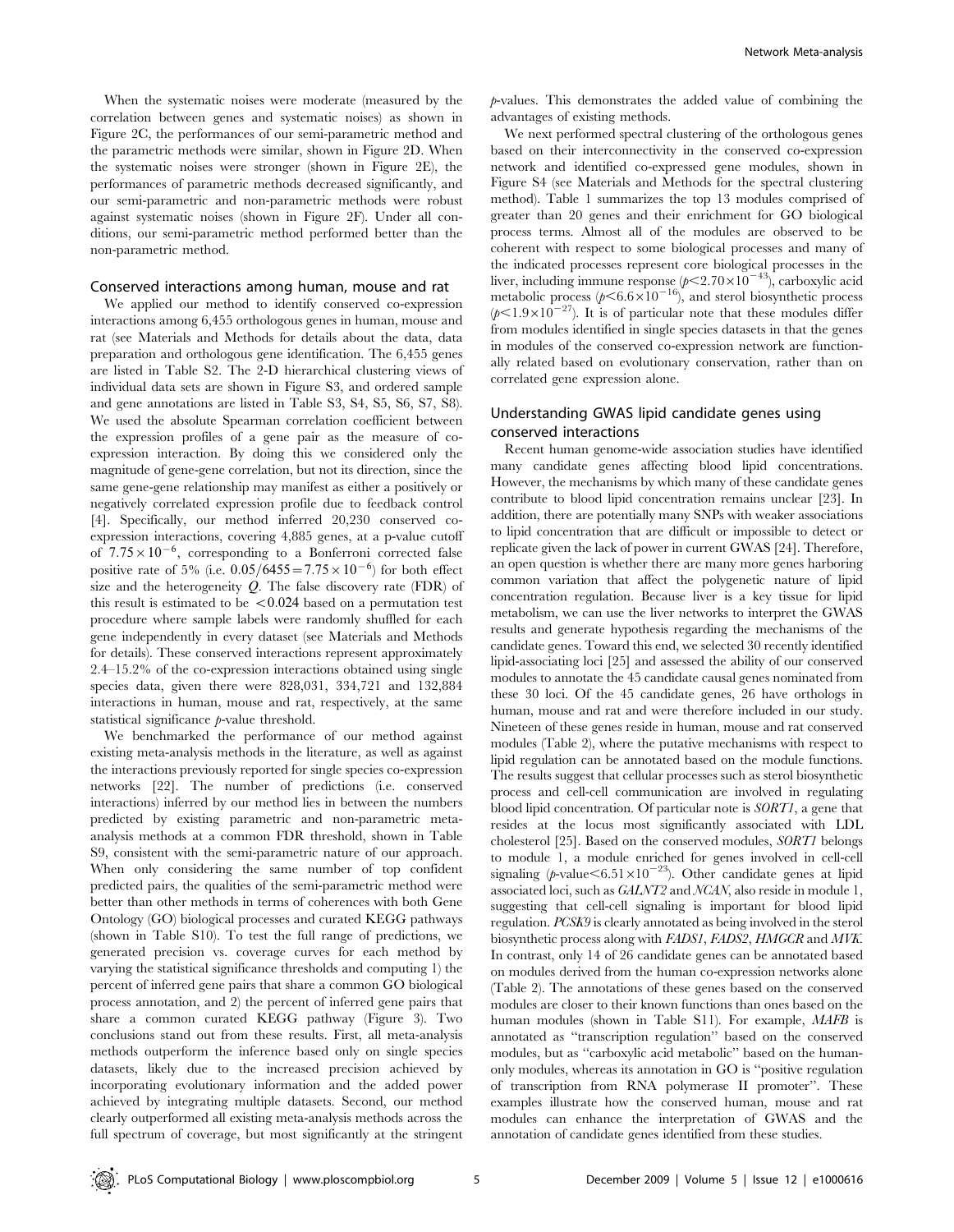

Figure 3. Performance comparison of the proposed method with existing meta-analysis methods, and with co-expression networks reconstructed using single species datasets (i.e. without evolution information), in identifying functionally coherent co-expression interactions. (A) Benchmarking using specific GO biological process categories. (B) Benchmarking using curated KEGG pathways. The abbreviations of different meta-analysis methods are the same as Figure 2. doi:10.1371/journal.pcbi.1000616.g003

Blood lipid concentration regulation is a complex process, involving many different cellular pathways. We have recently demonstrated that common variation of complex traits is caused by networks of genes as opposed to single genes [4]. To assess whether GWAS results associate with entire networks of genes, we overlapped blood lipid concentration results from the Framingham heart study [26] and the Broad Institute lipid study [27] with the human, mouse and rat conserved liver network. In this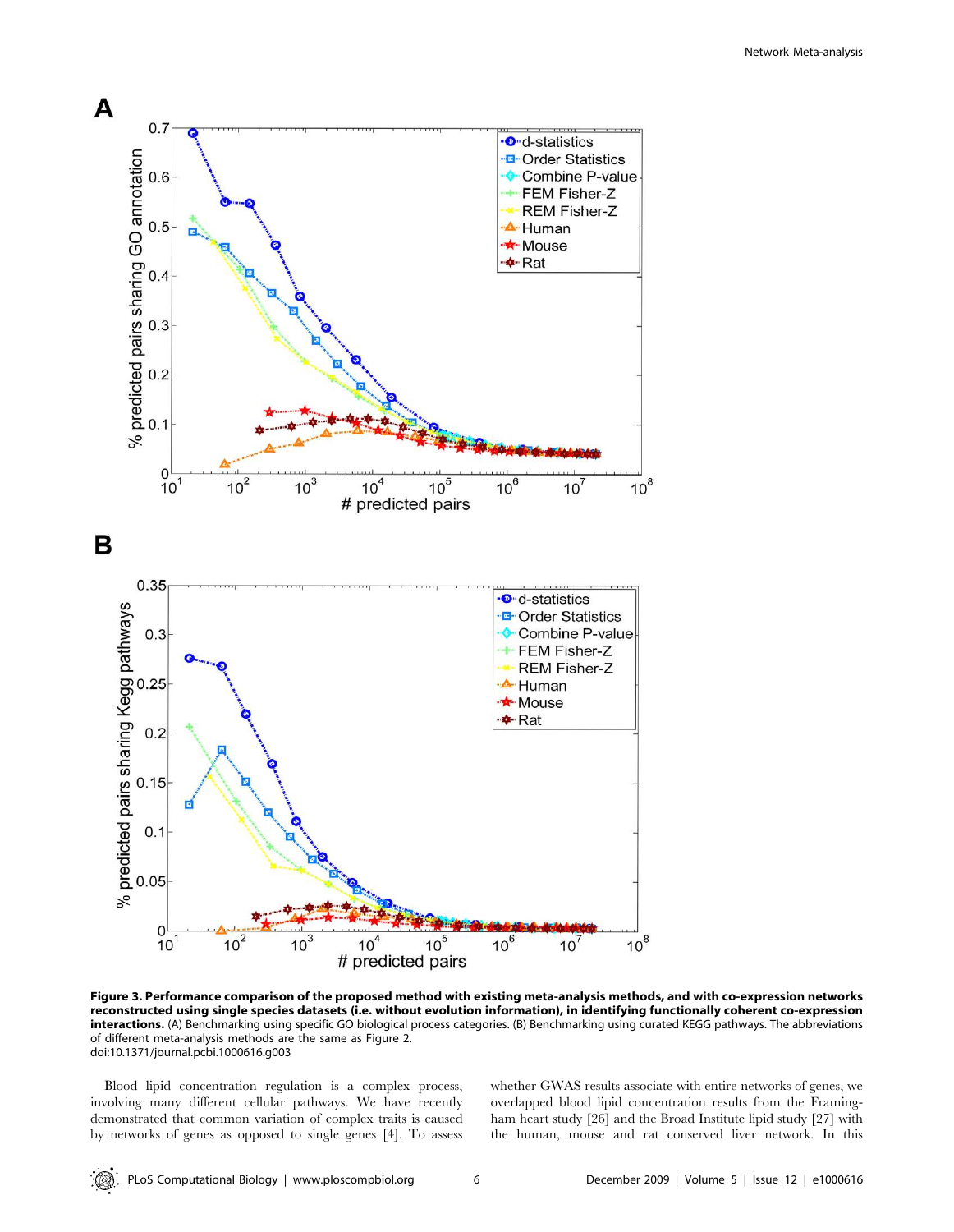Table 1. Over-represented GO biological process categories for modules identified from the conserved liver co-expression network among human, mouse and rat.

| lм                       | <b>GO Process</b>                             | P                      | Ε                      | <b>Background</b><br>Size | <b>Background</b><br>Overlap | Module<br>Size | Module<br>Overlap |
|--------------------------|-----------------------------------------------|------------------------|------------------------|---------------------------|------------------------------|----------------|-------------------|
| $\vert$ 1                | Cell-cell signaling                           | $2.60\times10^{-27}$   | $1.70\times10^{-23}$   | 5519                      | 417                          | 1024           | 168               |
| $\vert$ <sub>2</sub>     | Translation                                   | $7.10\times10^{-23}$   | $4.70 \times 10^{-19}$ | 5519                      | 182                          | 559            | 67                |
| $\overline{\mathbf{3}}$  | Ribonucleoprotein biogenesis                  | $2.50 \times 10^{-12}$ | $1.60\times10^{-8}$    | 5519                      | 111                          | 527            | 37                |
| 4                        | Carboxylic acid metabolic process             | $4.10 \times 10^{-19}$ | $2.70\times10^{-15}$   | 5519                      | 379                          | 481            | 88                |
| $\overline{\phantom{a}}$ | Transcription from RNA polymerase II promoter | $5.60\times10^{-9}$    | $3.70 \times 10^{-5}$  | 5519                      | 483                          | 451            | 76                |
| 6                        | Immune response                               | $2.70\times10^{-44}$   | $1.70\times10^{-40}$   | 5519                      | 414                          | 404            | 119               |
| $\vert$ 7                | Cell adhesion                                 | $2.10\times10^{-8}$    | $1.40\times10^{-4}$    | 5519                      | 493                          | 112            | 30                |
| 8                        | Carboxylic acid metabolic process             | $1.30\times10^{-18}$   | $8.40\times10^{-15}$   | 5519                      | 379                          | 106            | 38                |
| $\vert$ 9                | Positive regulation of JNK cascade            | $3.65 \times 10^{-3}$  | 1.00                   | 5519                      | 23                           | 76             | 3                 |
| 10                       | Cell cycle                                    | $6.80\times10^{-23}$   | $4.40\times10^{-19}$   | 5519                      | 254                          | 74             | 31                |
| $\vert$ 11               | Sterol biosynthetic process                   | $3.20\times10^{-30}$   | $2.10\times10^{-26}$   | 5519                      | 33                           | 62             | 19                |
| 12                       | Dlycerophospholipid biosynthetic process      | $4.00 \times 10^{-4}$  | 0.92                   | 5519                      | 34                           | 24             | 3                 |
| 13                       | Regulation of DNA replication                 | $7.64 \times 10^{-3}$  | 1.00                   | 5519                      | 41                           | 18             | $\overline{2}$    |

Modules are sorted in decreasing order according to their modularity (see Materials and Methods). ' $P'$  is the nominal FET p-value. 'E' indicates the expected false discovery rate after correcting for multiple testing (i.e. FET p-value multiplied by the total number of GO categories tested). Except modules 9, 12 and 13, all permutation adjusted p-values are  $< 0.001$ .

doi:10.1371/journal.pcbi.1000616.t001

Table 2. Annotation of GWAS lipid candidate genes using conserved co-expression modules as well as modules based on human data alone.

|                | <b>Conserved Modules</b>     |             |                             | <b>Human Modules</b> |                              |             |                                                   |
|----------------|------------------------------|-------------|-----------------------------|----------------------|------------------------------|-------------|---------------------------------------------------|
| #              | Annot                        | <b>Size</b> | <b>GWAS Candidate</b>       | #                    | Annot                        | <b>Size</b> | <b>GWAS Candidate</b>                             |
| $\mathbf{1}$   | Cell-cell signaling          | 1211        | GALNT2,SORT1,NCAN           | $\mathbf{1}$         | Carboxylic acid<br>metabolic | 1022        | ANGPTL3,GALNT2,ABCG8,HMGCR,<br>APOA5, MAFB, HNF4A |
| $\overline{2}$ | Translation                  | 665         | <b>LIPG</b>                 | $\overline{2}$       |                              | 802         |                                                   |
| 3              | Ribonucleoprotein biogenesis | 619         | XKR6                        | 3                    | Translation                  | 561         | MLXIPL, ABCA1, APOE                               |
| 4              | Carboxylic acid metabolic    | 568         | ANGPTL3, GCKR, LDLR         | $\overline{4}$       |                              | 275         |                                                   |
| 5              | Transcription regulation     | 523         | TRIB1, ANGPTL4, MAFB        | 5                    | Immune response              | 257         | TIMD4                                             |
| 6              | Immune response              | 447         | TIMD4                       | 6                    |                              | 189         |                                                   |
| $\overline{7}$ | Cell adhesion                | 121         |                             | $\overline{7}$       |                              | 156         | FADS3                                             |
| 8              | Carboxylic acid metabolic    | 110         | APOA5, APOE                 | 8                    |                              | 101         |                                                   |
| 9              |                              | 95          |                             | 9                    |                              | 109         |                                                   |
| 10             | Cell cycle                   | 83          |                             | 10                   |                              | 89          |                                                   |
| 11             | Sterol biosynthetic          | 67          | PCSK9,HMGCR,FADS1,FADS2,MVK | 11                   |                              | 81          |                                                   |
| 12             |                              | 27          |                             | 12                   |                              | 66          |                                                   |
| 13             |                              | 25          |                             | 13                   |                              | 81          |                                                   |
|                |                              |             |                             | 14                   |                              | 82          |                                                   |
|                |                              |             |                             | 15                   |                              | 48          |                                                   |
|                |                              |             |                             | 16                   |                              | 44          |                                                   |
|                |                              |             |                             | 17                   | Cell proliferation           | 41          | TRIB1, LDLR                                       |
|                |                              |             |                             | 18                   |                              | 44          |                                                   |
|                |                              |             |                             | 19                   |                              | 51          |                                                   |
|                |                              |             |                             | 20                   |                              | 49          |                                                   |

#: module number; **Annot**: GO annotation categories. doi:10.1371/journal.pcbi.1000616.t002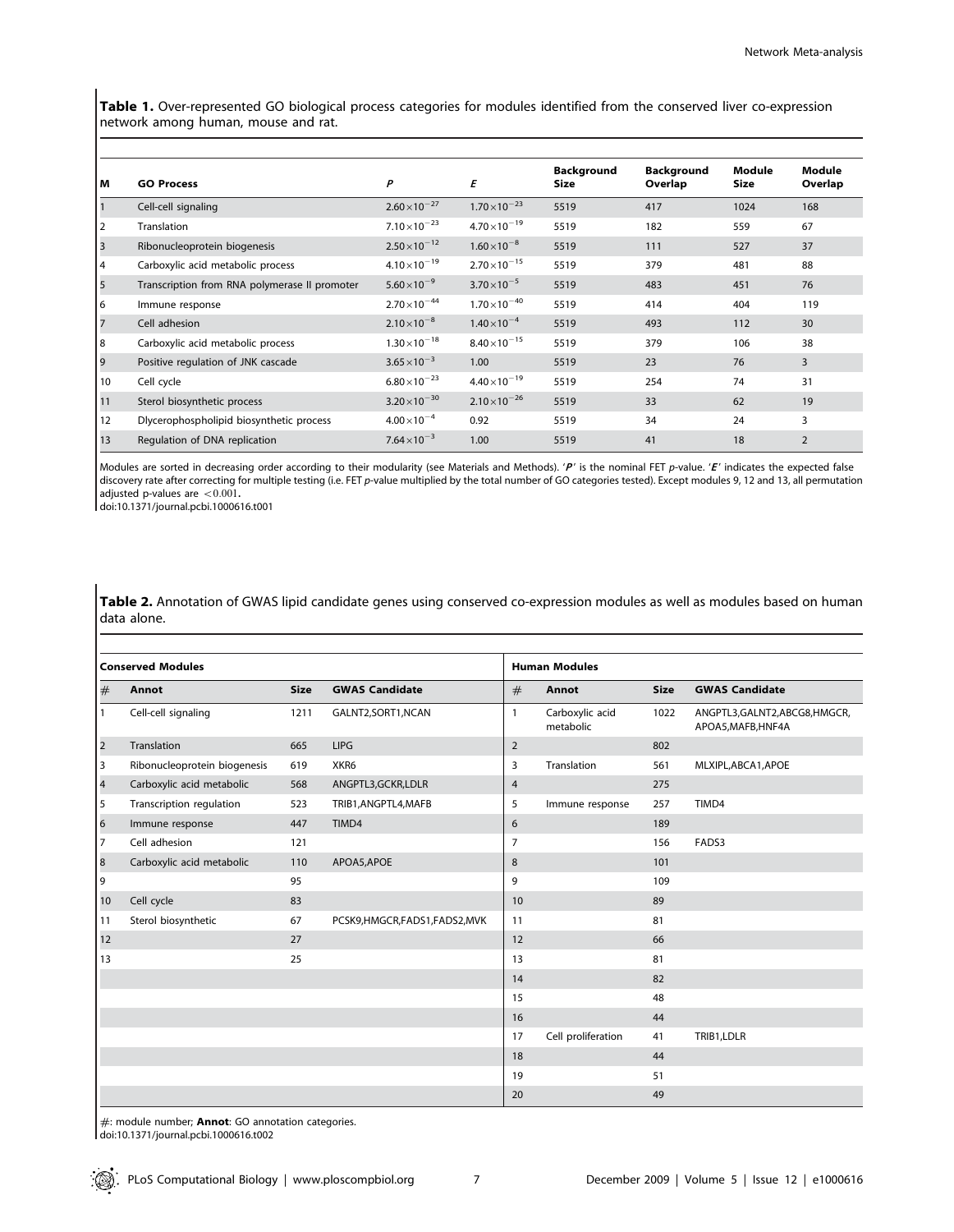analysis, we consider a gene as associated with the blood lipid trait if any SNP associated with the trait in these studies lies within 50Kb of the gene. Then, at a  $p$ -value threshold of 0.001, 22.2% of the genes with human, mouse and rat orthologs are associated with blood lipid concentration in either study. At the same  $p$ -value cutoff, 19.7% of all human genes in our dataset were associated with blood lipid concentration, suggesting that the lipid concentration regulation mechanism is conserved globally  $(\sim 1.13 \text{ fold})$ enrichment, Fisher's Exact Test (FET)  $p$ -value = 5.38 × 10<sup>-11</sup>,

permutation adjusted  $p$ -value $\leq 0.001$ , Figure S5A). The distribution of genes associated with blood lipid concentration among the modules is shown in Figure 4A. Seven of the 13 modules were observed to have a higher concentration of genes associated with blood lipids than the background. Modules 1, 7 and 11 were significantly enriched for genes associated with blood lipid levels (1.14, 1.41 and 1.55 fold enrichment with FET  $p$ -values of  $1.7 \times 10^{-3}$ ,  $6.6 \times 10^{-3}$ , and  $7.4 \times 10^{-3}$ , respectively). These results suggest that cell-cell signaling, cell-adhesion and sterol biosynthesis



Figure 4. Conserved co-expression modules show better association with human lipid traits. Red bars show the percent of lipid associating genes in each module; the green bars show the module sizes. The dotted horizontal line indicates the background percentage of lipid associating genes. For modules with significantly enriched GO categories, the most representative category is labeled below the green bars. P-values above the red bars are the FET p-value for modules significantly enriched in lipid-associating genes. (A) Conserved co-expression modules. (B) Modules built from the human gene expression data alone. doi:10.1371/journal.pcbi.1000616.g004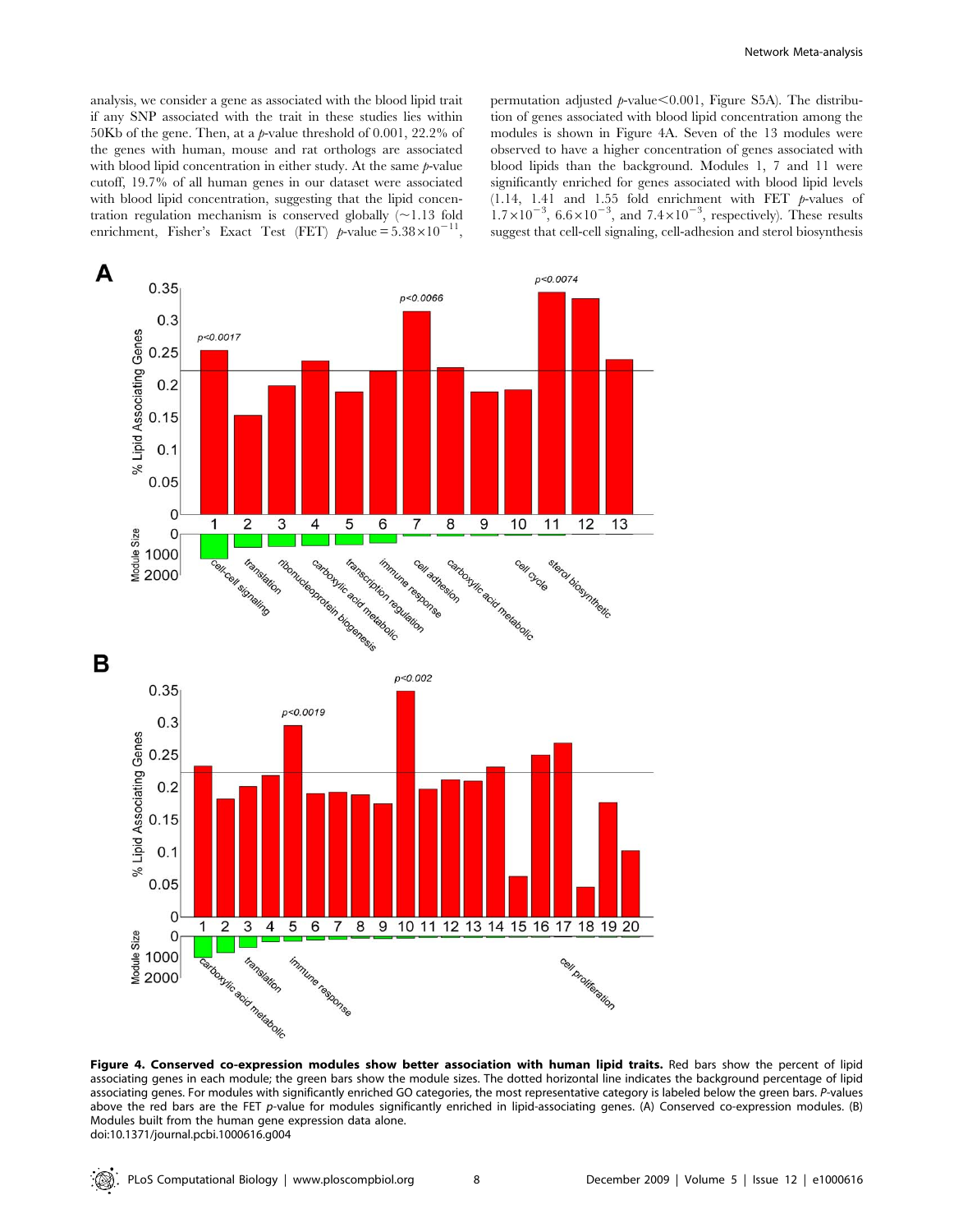pathways are associated with variation in blood lipid concentration regulation in the human population. In contrast, a similar test was applied to modules identified from human expression profile data alone. The module with the highest overlap with genes associated with blood lipid traits was not enriched for a coherent biological process and the module enriched for carboxylic acid metabolism were not significantly enriched for genes associated with blood lipid traits (Figure 4B). We have further showed that these results are not sensitive to the window size around the lipid-associating loci for selecting lipid-associating genes. The trends of the global conservation of lipid-associating genes and results in Figure 4 hold true also for window size of 10K, 20K, 30K and 40K (Table S12 and Figure S6).

Genetic loci associating with blood lipid traits from both Framingham and Broad studies may harbor many genes in each of these regions. Dissecting the true causal genes from those irrelevant ones remains a significant challenge. We have previously shown that cis eSNPs – SNPs that are associated with the mRNA levels of genes residing in the same genomic regions – are enriched for functionally relevant genes associating with the trait of interest [28]. In addition to the cis eSNPs, functionally coherent gene modules, representing the cellular processes associated with the trait of interest, can also help pinpoint the true causal genes. By filtering the Framingham and Broad candidate lipid-associating genes with genes that either 1) harbor a cis eSNP in its vicinity, or 2) belongs to any of the three conserved co-expression modules enriched in lipid-associating genes, the overlap between the two studies becomes more significant than the un-filtered sets, demonstrating the utilities of cis eSNP and conserved coexpression modules in teasing out irrelevant candidate genes (shown in Table 3; in this case, the cis eSNP genes we previously identified from a liver expression study were used [28]). There were 395 genes (Table S13) that are associated with a cis eSNP in the human liver, and are also in the three conserved co-expression modules we identified as associated with the blood lipid trait. These genes represent the most likely causal genes controlling the blood lipid concentration by integrating GWAS candidate loci, human cis eSNP genes and conserved co-expression modules between human and rodent species. Among these genes, four of them, SORT1, FADS1, FADS2 and GALNT2, are recently reported as candidate genes at highly replicated genetic loci contributing to polygenic dyslipidemia [25]. This result is statistically significant given there are only 26 such candidate genes in our initial set of 6455 orthologous genes between human and rodents (a 2.51-fold enrichment, FET  $p$ -value<0.0189, permutation adjusted  $p$ -val $ue<0.015$ , Figure S5B). These results demonstrate that the combination of multiple types of information can provide an objective way to infer causal genes under the loci of interest.

Table 3. Conserved modules and cis eSNPs can help elucidate common candidate genes from GWAS results.

|                                                 | <b>FHS</b> | <b>Broad</b> | Overlap | P                      |
|-------------------------------------------------|------------|--------------|---------|------------------------|
| All lipid associating genes                     | 1.142      | 438          | 147     | $2.55 \times 10^{-17}$ |
| <b>Genes with cis-eSNPs</b>                     | 429        | 175          | 58      | $1.71 \times 10^{-27}$ |
| Genes in the conserved<br>co-expression modules | 297        | 108          | 37      | $1.83 \times 10^{-24}$ |

FHS: Framingham heart study; Broad: Broad Institute lipid study; P: FET p-value for the overlap.

doi:10.1371/journal.pcbi.1000616.t003

## Differential interactions between F2 mouse cross BXH/wt and BXH/apoe $^{-/-}$

Many factors contribute to the identification of differential interactions between human, mouse and rat, such as evolution differences, genetic background differences, and perturbation differences in the data sets (such as genetic diversity in human liver data vs. diverse compound treatments in rat liver data), to name just a few. As a proof of concept, we applied our metaanalysis approach to identify differential interactions between the liver co-expression networks from two previously reported F2 intercrosses. The first F2 intercross was constructed between  $C57BL/6J$  ApoE null  $(B6 ApoE^{-/-})$  mice and  $C3H/HeJ$  ApoE null  $(C3H. ApoE^{-/-})$  mice (referred as  $BXH/apoe^{-/-}$ ) [29]. The second F2 intercross was constructed between C57BL/6J (B6) wild type mice and C3H/HeJ (C3H) wild type mice (referred as BXH/ wt) [30]. These two crosses are essentially identical from the standpoint of genetic background, diet, and rearing, except that in one of the crosses the  $ApoE$  gene is knocked out. Given this single gene difference between the crosses, we hypothesized that differentially connected genes would be enriched for genes associated with ApoE related pathways.

Our method identified 500 differentially connected genes involving 1,023 differential interactions between the BXH/wt and  $B X H / a p o e^{-/-}$  crosses. GO enrichment analysis for this set of genes revealed that the only over represented biological process were those involving ApoE [31], albeit these processes are highly overlapping, including the cholesterol metabolic process (4.5% vs. 0.7% background,  $p \le 5.6 \times 10^{-6}$ ), the sterol metabolic process (4.5% vs. 0.9% background,  $p<1.2\times10^{-4}$ ) and the lipid metabolic process (15.2% vs. 7.2% background,  $p<3.3\times10^{-4}$ ). Interestingly, no core biological processes in liver that do not involve ApoE (e.g., immune response) were enriched, which serves as a negative control for our results. To test whether these differential interactions were mainly driven by expression dynamic changes as the result of the ApoE gene knockout, we selected a set of 500 genes with the largest difference in expression variation between the two crosses. GO enrichment analysis revealed no coherent biological functions represented in this set, indicating that the observed network changes could not be explained simply by dynamic differences in gene expression.

We further examined the mouse protein-protein and protein-DNA interaction networks curated from interaction databases and literature, including Ingenuity, GeneGO and HPRD, around the ApoE gene. Of the 22 genes in the immediate neighborhood of ApoE, including ApoE itself, 4 (18.2%) were inferred as differentially connected between the wild type and  $ApoE^{-/-}$  crosses, and this proportion was highly significant  $(\sim 8.1$  fold enrichment, FET p-value $< 1.1 \times 10^{-4}$ , permutation adjusted p-value $< 0.001$ ) (Figure 5 and Figure S5C). Taken together, these results demonstrate the ability of our meta-analysis procedure to dissect differentially regulated pathways around specific molecular perturbations. Although our method is purely expression profile based, it can also recapitulate known physical interactions in the region of the source perturbation, which further supports the validity of our approach.

## Differential interactions between human and rodent species

Differential interactions among diverse organisms can result from true evolutionary differences or from incomplete perturbations in the datasets we examined, leading to reduced expression dynamics in one or both of the interacting genes. Here we assumed that the gene expression system in each species we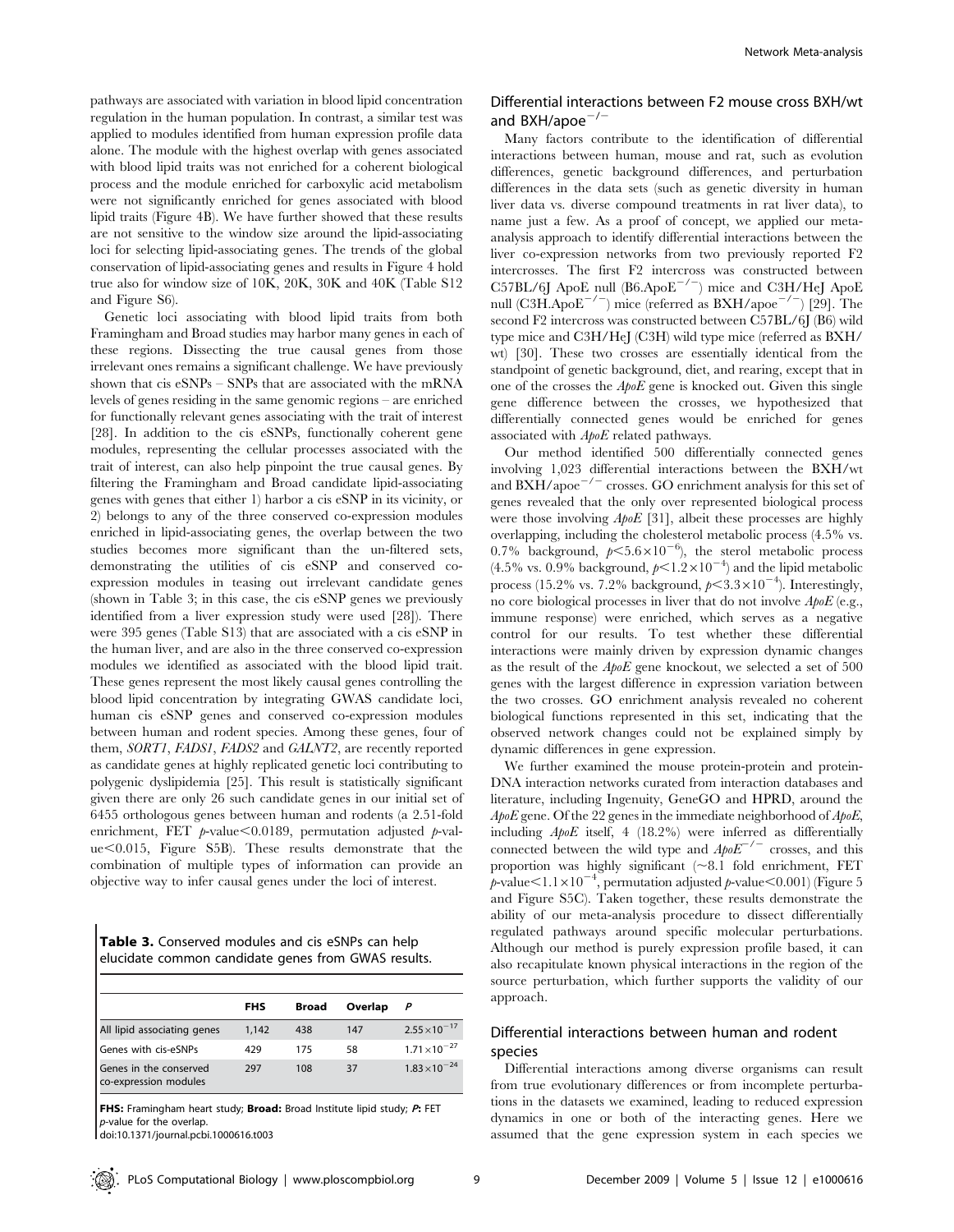

Figure 5. Known protein-protein and protein-DNA interactions around ApoE curated from interaction databases and the literature. Nodes colored in pink are those identified by our method as differentially connected between BxH/wt vs. BxH/apoe<sup>-</sup> . doi:10.1371/journal.pcbi.1000616.g005

examined was extensively perturbed, either directly or indirectly (via second or higher order effects). The human samples were collected from more than 400 unrelated individuals, making up an out-bred population comprised of 400 diverse genetic backgrounds. The F2 mice obtained from the BXH crosses represent an in-bred population in which differences in the genetic background of the parental strains are randomly shuffled in each of the individual mice. The rat expression profiles were generated by treating rats with a compendium of drug compounds with various mechanisms of action. Therefore, although liver gene expression in each species is measured under different sets of perturbations, the extensiveness of these diverse perturbations was likely to render that most pathways were perturbed given there are a finite number of pathways.

We carried out the cross-species meta-analysis in a pair-wise fashion to produce human vs. mouse and human vs. rat comparisons. For the human vs. mouse comparison our method identified 8,706 conserved interactions involving 3,205 genes, in addition to 613 differential interactions involving 547 genes. For the human vs. rat comparison, we identified 10,809 conserved interactions among 3,310 genes, as well as 447 differential interactions among 420 genes. All results were obtained using a p-value cutoff of  $7.7 \times 10^{-6}$  (i.e. 0.05/6455).

We further characterized each orthologous gene considered in the comparisons by classifying each gene's involvement in 1) only conserved interactions, 2) at least one differential interaction. Since it has been shown that genes differentially connected in the coexpression and physical interaction networks tend to evolve at different rate [32,33], we also attempted to characterize the evolutionary rate for each group by measuring the ratio between the rate of non-synonymous to synonymous substitution (Ka/Ks) [34] in the protein coding regions of the respective genes. Interestingly, for both comparisons we found that genes involved in a larger number of differential connections tend to have a higher Ka/Ks ratio (Figure S7). These results suggest that stronger positive selection (or relative weaker negative selection) may lead to new advantages for a given gene by increasing or decreasing the number of its co-expression partners. To further illustrate this

point, we expanded our analysis to include genes that are nonorthologous between human and rodents, and tested whether genes that were differentially connected among orthologous genes also tended to have more interactions with non-orthologous genes in a given species, compared to genes involved in only conserved interactions. This was indeed the case when we looked at the ratio of interactions to human-specific genes vs. human-rodent orthologs in the liver co-expression network built from human expression profiles (Figure S8). Taken together, these results demonstrate that positive selection may render a gene the ability to rewire its co-expression connections with evolutionarily conserved partners as well as to add new partners that emerge through speciation.

#### Human-specific interactions

One important aspect of understanding the difference in gene expression regulation between human and rodent species is that rodent species (mouse in particular) are frequently used to elucidate the complexity of human diseases. However, there is no guarantee that discoveries made in mouse regarding causes of disease will translate into human systems, so such results can be misleading [35]. In addition to mice being used as a model for human diseases, rats have been established as a critically important model for human drug metabolism and toxicity trials. However, the extent to which toxicity results in rat are faithfully reproduced in humans has not been well characterized [36]. Among the many species-specific variations between human and rodents that may cause such barriers, differential rewiring of the co-expression networks can be an important contributing factor. Understanding species-specific interactions, especially humanspecific interactions, is a necessary step to develop relevant animal models for human diseases.

Again using the same p-value threshold described above, 1,171 differential interactions were identified among the human, mouse and rat liver co-expression networks. An interaction between two genes is considered human-specific if 1) the co-expression relationship between the two genes is significantly different between human and the rodent species based on the heterogeneity test, 2) the correlation  $p$ -value of the two genes in human is smaller than  $7.7 \times 10^{-6}$ , and 3) the correlation p-values for the two genes in both mouse and rat are larger than  $7.7 \times 10^{-6}$ . Of the 1,171 differential interactions identified, 163 were human-specific. The top 20 genes with most human-specific interactions are listed in Table S14. These genes are inter-connected to form three subnetworks (Figure 6). The largest sub-network consists of 11 genes, three of which (PIP5K1B, RXRG and ACSBG1) are well known to be involved in lipid metabolism. RXRG (retinoid X receptor gamma) emerges as a key regulator of this human-specific subnetwork. It is one of the genes with the most predicted humanspecific interactions, and 7 out of 8 of its interactions involve other genes also with the most human-specific interactions (PIP5K1B, TFAP2E, SLC22A13, DAPK3, RPS27, FAT2 and ACSBG1). RXRG homozygous mutant mice are normal [37], suggesting that it may not exert any essential function in mouse. However, there are many evidences suggesting that RXRG variations in humans are associated with lipid metabolism [38], as well as with glucose and Type 2 diabetes [39]. RXRG mutations are the most frequent variations in familial combined hyperlipidemia and are associated with triglycerides and HDL cholesterol [40]. These differences in RXRG's role between human and mouse are consistent with our prediction that there are differences between human and rodents networks around RXRG. In addition to RXRG's 8 predicted human-specific interactions with genes having a rodent ortholog, it is also known to be an upstream regulator of CETP [41] which has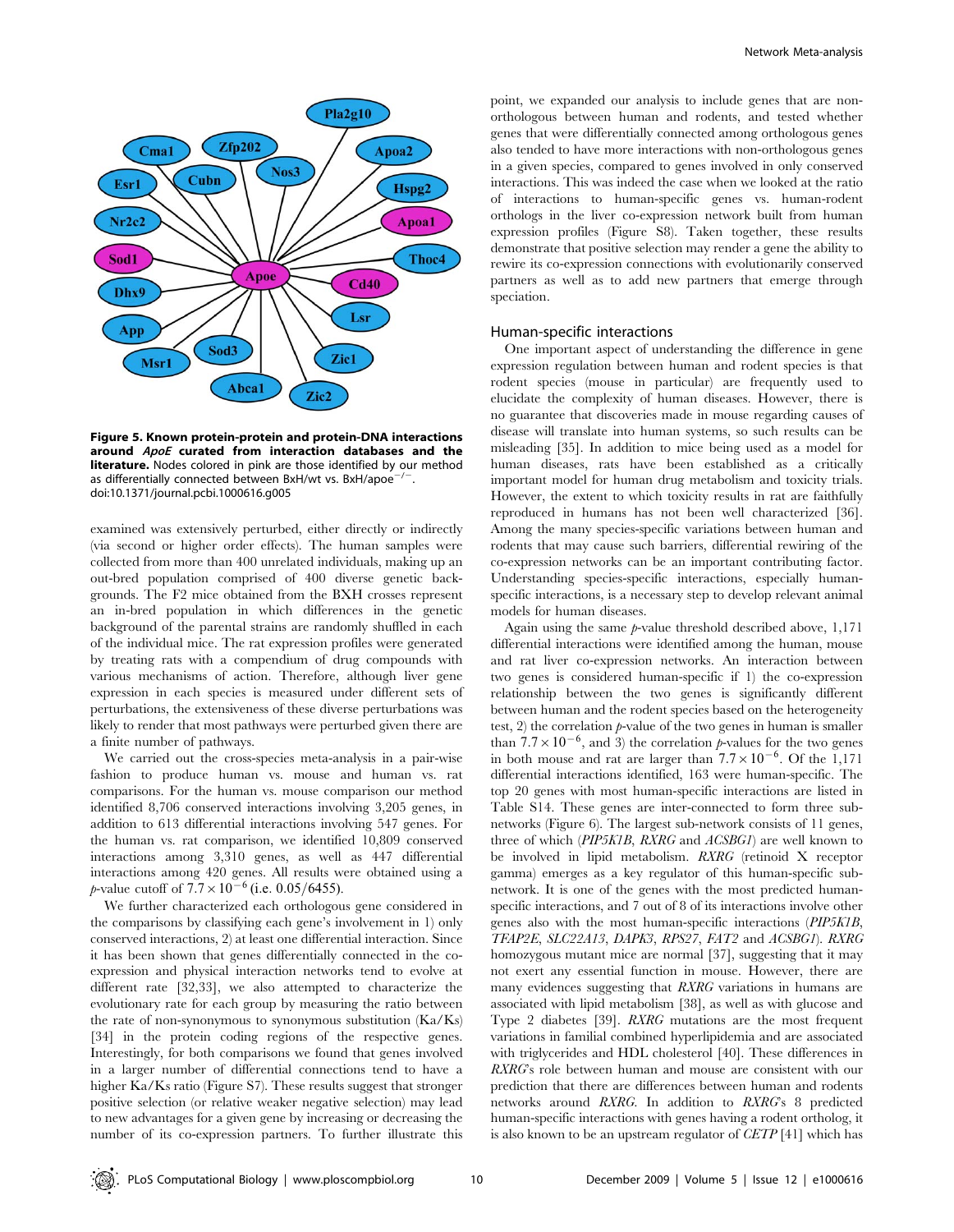

Figure 6. Sub-networks of genes with the most human-specific interactions. Node in red is RXRG. Nodes are connected by an edge if their co-expression relationship exists only in human, but not in mouse or rat.

doi:10.1371/journal.pcbi.1000616.g006

no corresponding ortholog in either mouse or rat. CETP encodes a cholesteryl ester transfer protein that plays a key role in regulating HDL cholesterol. Thus it may partially explain RXRG's contribution to lipid metabolism in humans. These results suggest that attention should be paid to retinoid X receptor activities when CETP transgenic rodent models are studied.

#### Discussion

There are a number of systematic efforts for studying complex human diseases using human samples or animal models. Coexpression networks represent a powerful system-level tool for dissecting the architecture of gene expression, and the complex relationships between genes and disease associated traits. Combining co-expression networks across multiple datasets, especially those measured in common tissues from evolutionarily distant species, has the potential to greatly enhance the power to distinguish true associations among gene expression traits from those spurious interactions picked up by guilt-by-association techniques in single datasets. We presented a novel semiparametric meta-analysis method to combine multiple high dimensional datasets from different species. When applied to the human, mouse, and rat liver co-expression networks, our method out-performed all existing methods with respect to the degree of biological coherence reflected by the identified gene pairs. Using the co-expression network conserved across human, mouse and rat, we identified cell-cell signaling, cell-adhesion and sterol biosynthesis processes as the primary mechanisms represented by GWAS gene candidates associated with blood lipid levels.

In comparing human and rodent co-expression networks we found that  $\sim$ 10% of the gene-gene co-expression relationships were conserved, in accordance with a recently published comparative analysis of human and mouse gene expression patterns [42]. The conserved interactions could be organized into gene modules that corresponded to core pathways that are critical to normal cellular functions, and therefore are likely to lead to disease if disrupted. Knowledge of the conserved interactions between human and rodent species has the potential to facilitate studies of human disease using rodent models. When we combined conserved liver modules with cis-eSNP information and GWAS results, we identified a list of 395 candidate genes regulating blood lipid levels. Six of these genes (MTHFR, PEX5L, CPE, LIPA, UCP3 and PLIN) have previously been shown to have mutant phenotypes in mouse that involve

abnormal lipid levels. Systematic testing of the genes in this set using experimental techniques such as siRNA in cell-based systems could provide further confirmation of their involvement in regulating blood lipid concentrations.

Under a unified framework, our method also allows the identification of gene-gene relationships that differ significantly between datasets. The sensitivity of our method to identify datasetspecific biological perturbations was well highlighted by the identification of a single sub-network driven by ApoE that was able to distinguish two nearly identical experimental cross populations whose genetic backgrounds were identical with the exception of  $ApoE$  (knocked out in one of the crosses). This type of network comparisons can help characterize network plasticity due to evolution. We have shown that genes involved in such differential interactions between human and rodents are likely to be under positive selection for gaining or losing co-expression partners. Given that only  $\sim$ 10% of gene-gene relationships are conserved between these diverse species, divergence in gene expression are likely to be more extensive than genome sequences. It has shown through a chip-chip study that the overlap of transcription factor binding sites is only about 20% across 3 different yeast species where sequence differences are about 0.05% [43]. In some cases, the promoter regions are identical across genomes of 3 yeast species, transcription factors only bound in one species but not others. Thus, variation in transcription regulation is much larger than sequence variation. There could be other factors affecting conversation of pairwise relationship in different data sets, such as 1) inadequate expression dynamics in those parts of the system that lack targeted perturbations, and 2) experimental and technological noise that subdue the real changes in co-expression.

In addition to the meta-analysis methods we compared, there are graphic model-based meta-analysis or Bayesian meta-analysis methods which have been applied to gene expression data in several studies [44,45]. The performance of Bayesian metaanalysis depends on priors tuning. If noninformative priors are used, then the Bayesian meta-analysis is close to the random effect model. Even through effect sizes are clearly different in our simulated data and empirical data, the mixed effect model performed worse than the fixed effect model. On the other hand, our meta-analysis method is robust across multiple conditions without any tuning of parameters. In addition, the Bayesian metaanalysis is away more computation intensive than the method we proposed so that we did not include it in our comparison.

Meta analysis of co-expression networks we proposed here allow us to compare co-expression networks constructed from data sets of heterogeneous experimental settings. If experimental settings are similar, then direct comparison of signature sets can also provide insights of conserved mechanisms at system levels. For example, a set of periodically expressed genes in H. sapiens, S. ceravisiae, S. pombe and A. thaliana was defined and then orthologs of these genes were compared to see whether they peaked during the same phase of cell cycle [46]. However, in our datasets, experimental conditions were different - the variances of human and mouse liver expression data were due to naturally occurred genetic variation, whereas those in the rat liver expression data were due to diverse compound treatment. Therefore, there is no common way to define gene signatures across different data sets that can be compared directly.

Gene expression is one type of high throughput data that can be leveraged to systematically study human diseases. There are many other types of high-dimensional data to which our method could be applied, including protein-protein interaction, protein expression, metabolite expression, and Chip-on-chip data. Further developments are needed to combine these different types of data across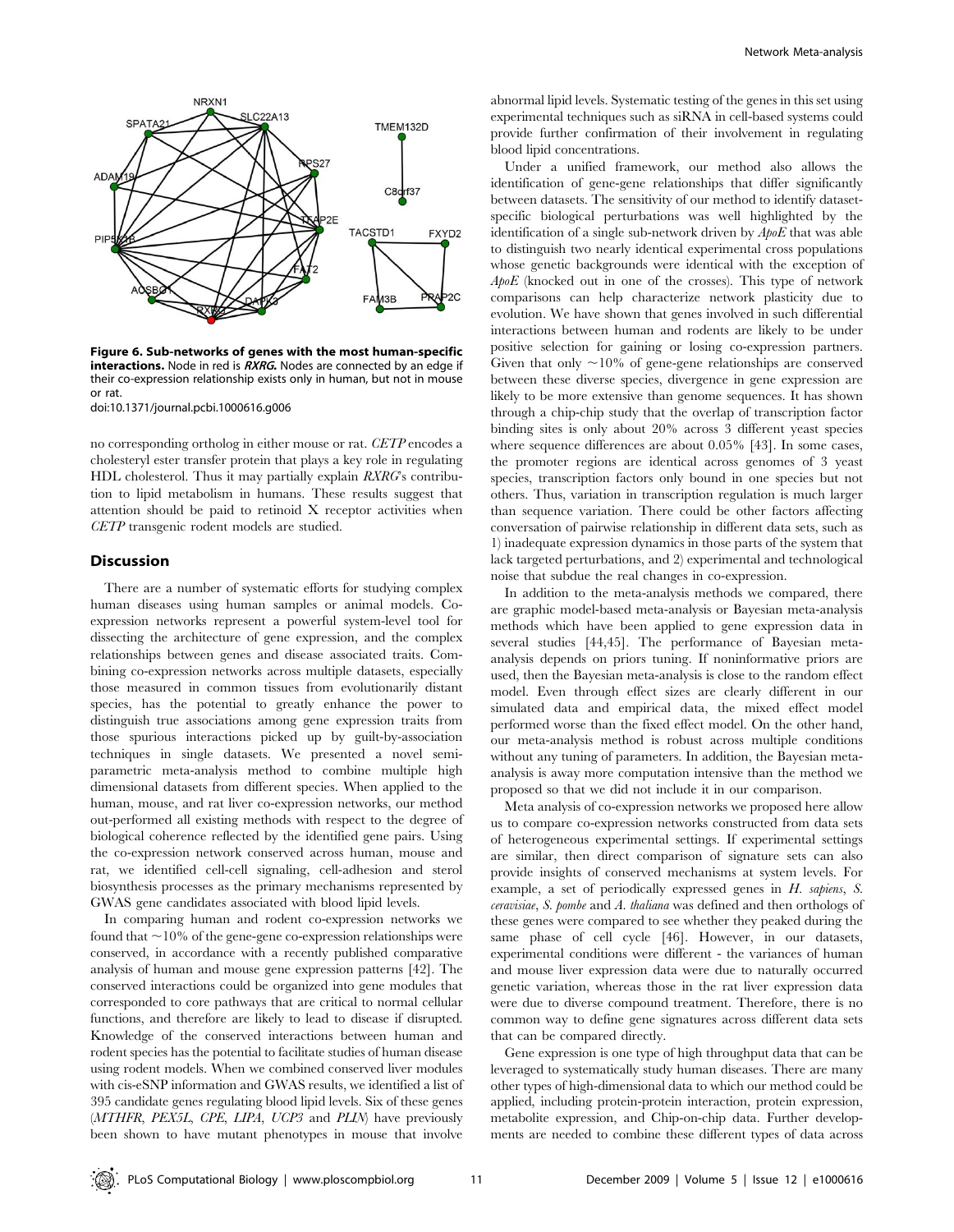different species. Nevertheless, even at its current stage, our method has been successful in identifying mechanisms that are common between and distinct to human and rodent species, which provides the potential to aid in the drug development process.

## Materials and Methods

#### Datasets

We profiled 423 human liver samples [28], 382 liver samples of rats treated with different classes of drugs [47], 300 mouse liver samples from an F2 murine intercross between C57BL/6J ApoE null  $(B6. \text{ApoE}^{-/-})$  and C3H/HeJ ApoE null (C3H.Apo  $E^{-/-}$ ) null (B6.ApoE<sup>-/-</sup>) and C3H/HeJ ApoE null (C3H.Apo E<sup>-/-</sup>)<br>(referred as BXH/apoe<sup>-/-</sup>) [29], and 321 mouse liver samples from an F2 intercross between C57BL/6J (B6) wild type mice and C3H/ HeJ (C3H) wild type mice (referred as BXH/wt) [30]. For every gene in each expression dataset, the expression values were meansubtracted and then divided by the standard deviation. Missing values were imputed by the robust regression based the expression of the gene most correlated to the query gene expression.

## Orthologous gene identification between human, mouse and rat

Orthologous gene pairs between human, mouse and rat represented on microarrays were identified by taking the reciprocal best hit using BLASTN with an E-value cutoff of  $1 \times 10^{-10}$ . This resulted in 8,767 orthologous pairs identified between human and mouse, 6,934 between human and rat, and 10,185 between mouse and rat. There were 6,455 orthologous genes common to all three species, which were selected for subsequent analysis (Table S2).

#### Meta-analysis methods

Combine P-value (combine p-values of Fisher's Inverse  $\chi^2$ tests). This method computes a combined statistic S from the p-values of the correlation coefficients obtained from  $k$  individual datasets as,  $S = -2 \log(\Pi_i p_i)$ ,  $i = 1, 2, ..., k$ . Under general conditions the statistic S follows a  $\chi^2$  distribution with 2k degrees of freedom under the joint null hypothesis of no correlation.

FEM Fisher-Z (Fixed effect models based on Fisher's **Z-statistic).** In this method proposed by Hedges and Olkin [8] and Rosenthal and Rubin [9], correlation coefficient  $r$  in dataset is first to the Fisher's z-statistic by

$$
z = 0.5 \ln\left(\frac{1+r}{1-r}\right)
$$

It follows then  $z_i \sim N(0,1/n_i-3)$  where  $n_i$  is the sample size of dataset  $i$ . The mean effect size can be computed as:

$$
\bar{z} = \frac{\sum_{i=1}^{k} w_i z_i}{\sum_{i=1}^{k} w_i}, \quad w_i = 1/\hat{\sigma}_{z_i}^2 = n_i - 3
$$

The mean effect size can be converted back to correlation coefficient using the reverse Fisher's z formula:

$$
\bar{r} = \frac{\exp(2\bar{z}) - 1}{\exp(2\bar{z}) + 1}
$$

And its statistical significance can be assessed with effective sample size  $\hat{N} = \sum_{k=1}^{k}$  $\sum_{i=1} w_i + 3.$ 

In addition, the homogeneity of the effect sizes across dataset can be evaluated using the following  $\chi^2$  statistic:

$$
Q = \sum_{i=1}^{k} (n_i - 3)(z_i - \bar{z}) \sim \chi^2(k - 1)
$$

REM Fisher-Z (Random effect model based on Fisher's **z-statistic).** The random effect model differs from the fixed effect model above in how weight of individual  $z_i$  is calculated:

$$
w_i^* = \left(\frac{1}{n_i - 3} + \hat{\sigma}_h^2\right)^{-1}
$$

 $\hat{\sigma}_h^2$  is heterogeneity variance and can be estimated by:

where

$$
\hat{\sigma}_h^2 = \frac{Q - (k-1)}{a}
$$

where 
$$
a = \sum_{i=1}^{k} w_i - \frac{\sum_{i=1}^{k}}{\sum_{i=1}^{k}}
$$

w 2 i

 $i=1$  $W_i$ 

and Q is the heterogeneity statistic introduced above. The remaining procedures of the method are the same as those in the fixed effect model.

Order Statistics (Order-based non-parametric metaanalysis). In this method [7], Pearson correlation coefficients of expression profiles between every gene pair were computed in each dataset and then transformed into rank ratios (i.e. rank divided by the total number of gene pairs) according to their correlations with all other genes. A probabilistic test based on order statistics was then applied to evaluate the probability of observing a particular configuration of ranks across the different datasets by chance. Briefly, let  $r_i$ ,  $i = 1, \ldots, k$ , be the rank ratio for a gene pair in dataset i, which follows a  $Uniform(0, 1)$ distribution. The joint distribution of the rank ratios across the  $k$ datasets is then:

$$
f(r_1,r_2,\ldots,r_k) = k!f(r_1)f(r_2)\cdots f(r_k) = k!
$$

It can be further shown that the joint cumulative distribution is:

$$
F(r_1, r_2, \dots, r_k) = \int_{0}^{r_1} \int_{x_1}^{r_2} \dots \int_{x_{k-1}}^{r_k} f(r_1, r_2, \dots, r_k) dx_1 dx_2 \dots dx_k
$$
  
=  $k! \int_{0}^{r_1} \int_{x_1}^{r_2} \dots \int_{x_{k-1}}^{r_k} dx_1 dx_2 \dots dx_k$ 

And the p-value associated with a particular rank configuration can then be computed as  $1-F(r_1,r_2,\ldots,r_k)$ .

#### Distributions of correlation coefficients

To estimate the significance of  $a$  correlation coefficient  $r$ , we generally convert *r* to  $t = r\sqrt{\frac{n-2}{1-r^2}}$  $1 - r^2$  $\sqrt{\frac{n-2}{n-2}}$  which follows a student tdistribution with  $n-2$ . When the sample size *n* is large enough, *r* is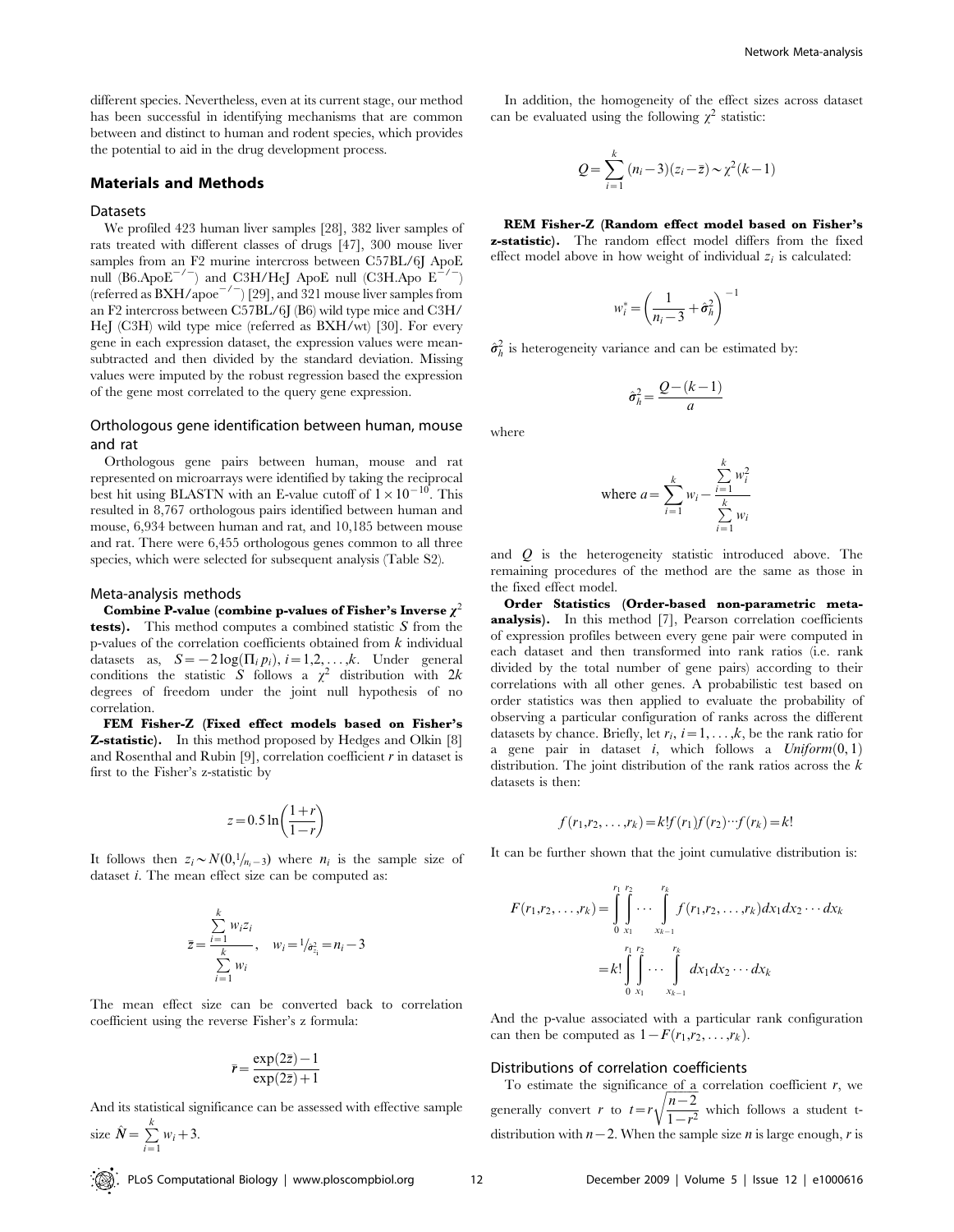approximately normally distributed [11]. However, convergence of the distribution is very slow and it is said to be unwise to assume its normality for  $n<500$  [48].

The assumption for estimating the Pearson correlation coefficient distribution is that all vector pairs are independently and identically distributed. However, this may not hold true in practice such as microarray experiments due to the facts that 1) probes for two genes on the same chip may be correlated because that are subjected to many common noises and biases, and 2) two unrelated genes in a biological network are still remotely connected so that they can not be completely independent. As a result, not all gene pairs are independent, thus their expected correlation coefficient is not necessary zero. In this case, an empirical null distribution is needed. We note that empirical null distributions are different for each gene/probe so that there are 6455 null distributions instead of one global null distribution. We assume the empirical null distribution of all pair-wise correlation coefficients as a normal distribution based on the central limit theorem, which states that the mean of sufficiently large number of independent random variables will be approximately normally distributed [49].

In summary, we assume the empirical null distribution of pairwise correlation coefficients as a normal distribution under two conditions: (1) the sample size is large so that the variation of  $r$  is small; (2) the number of genes under study is large so that the central limit theorem can be applied.

We note that our sample sizes are in the range of 300–500, which are out of the recommended range for normal assumption. However, our normal assumption for correlation distributions of our data is supported by the Kolmogorov-Smirnov test of normality. The sample sizes of the data sets we simulated are 150. We checked the distributions of correlation coefficients of each individual gene, and found that correlation coefficients for over 98% of genes are normally distributed. For the empirical data sets, correlation coefficients for over 70% of genes are normally distributed, which is shown in Figure S1.

#### Gene expression data simulation

We assume the underlie system consists of 2000 genes which are divided into10 functional modules and 1 null module, as shown in Figure S2. Each functional module consists of 100 genes and the null module consists of 1000. For simplicity, we assume each gene in a functional module is linearly related to a latent regulator and is simulated as  $g_{ik} = \alpha_{ik} v_k^{(m)} + \beta_{ik} s_k + \varepsilon_{ik}$ , where  $g_{ik}$  is a  $1 \times n$  vector  $(n,$  the sample size) representing the expression of gene  $i$  (which belongs to the functional module *m*) in data set *k*.  $v_k^{(m)}$  is a  $1 \times n$ vector for the latent variable m in data set k.  $s_k$  is a  $1 \times n$  vector representing systematic noise in the data set  $k$ .  $\varepsilon_{ik}$  is the random noise. Genes in the null model are not related and are simulated as  $g_{ik} = \alpha_{ik}\delta_{ik} + \beta_{ik}s_k + \varepsilon_{ik}$ , where  $\delta_{ik}$  is a random  $1 \times n$  vector.  $\alpha_{ik}$ and  $\beta_{ik}$  are regression coefficients representing the strengths of the signal and the systematic noise, respectively. The latent variables  $v_k^{(m)}$ , the random signals  $\delta_{ik}$ , systematic noise  $s_k$  and random noise  $\varepsilon_{ik}$  are all assumed to be normally distributed with mean 0 and different variances. The coefficients  $\alpha_{ik}$  in are constrained by the strength of correlation *corrcoef*  $(g_{ik}, v_{ik}^{(m)}) = \rho_i^{(m)}$ . The sign of the coefficient  $a_{ik}$  was randomly assigned. It is similar for  $\beta_{ik}$ . We assume  $\left(g_{ik}, v^{(m)}_k, s_k\right)$  are jointly normally distributed, we can write their covariance as  $\Sigma = \begin{bmatrix} \Sigma_{11} & \Sigma_{12} \\ \Sigma_{21} & \Sigma_{22} \end{bmatrix}$ , where  $\Sigma_{11}$  is of size  $1 \times 1$ ,  $\Sigma_{12}$  is of size  $1\times 2$ ,  $\Sigma_{21}$  is of size  $2\times 1$ , and  $\Sigma_{22}$  is of size  $2\times 2$ . The regression coefficients,  $a_{ik}$  and  $\beta_{ik}$  are then given by  $\Sigma_{12}\Sigma_{22}^{-1}$ , and the error term,  $\varepsilon$ , is normally distributed with mean  $0$  and variance  $\Sigma_{11} - \Sigma_{12} \Sigma_{22}^{-1} \Sigma_{21}$ .

## Comparing the reconstructed coexpression networks with the true network: recall and precision

To assess the goodness of the reconstructed coexpression networks derived from different meta-analysis methods, they were compared to the true network, which was formed by linking all genes in the same functional module as defined in the simulation process. We define the ''goodness'' of the reconstructed network in terms of its accuracy, which is measured by two parameters. The first parameter is defined as the precision of the network:  $precision = \frac{\# true}{\# true}$  $\frac{n \cdot \cdots \cdot p \cdot \text{vertex}}{\#1 \cdot \text{total detected}}$ , which is the proportion of detected interactions that actually exist in the true network. Precision corresponds to specificity and is equal to one minus the false positive rate  $(1 - FPR)$ . The second parameter is defined as the #true positives recall of the network:  $recall = \frac{\pi H}{\# total \ true \ interactions}$ , which is the proportion of total interactions in the true network that are detected in the reconstructed network. Recall corresponds to sensitivity and is equal to one minus the false negative rate  $(1-FNR)$ , which is also known as the true positive rate (TPR). The recall and precision for a perfectly reconstructed network are equal to 1.

The central figure of merit used to evaluate and compare the coexpression networks derived from different meta-analysis methods (with respect to the true network) is the recall vs. precision curve, which can be considered as a variation of the traditional Receiver Operator Characteristic (ROC) curve. ROC curves are generated by plotting the true positive rate (TPR) against the false positive rate (FPR). The area under the ROC curve (AUC) is then a measure of how the constructed network compares to the true network. The larger the AUC, the better the constructed network compares to the true network, where the maximum AUC is 1, indicating that the constructed network perfectly matches the true network. Qualitatively the recall vs. precision curve is equivalent to the ROC curve in that if the AUC for one network is greater than (or less than) the AUC of a second network with respect to one of plot types, that same relationship will hold for the other plot type. We opted to use the recall vs. precision plots over the ROC plots as the figure of merit because recall and precision are the more standard measures used in the network reconstruction community.

#### Estimating FDR for the meta coexpression network

The false discovery rate (FDR) of our meta-analysis results was estimated using permutation test procedures. For the conserved interactions, null datasets were created by randomly and independently shuffling the expression values of all genes in each dataset, thus breaking the inter-gene relationships while keeping intact the expression mean and standard deviation of the genes in every dataset. For the differential interaction, we generated the null datasets by shuffling the dataset membership of the samples, so that the permuted datasets are essentially random subsets of the total original samples. The same meta-analysis procedure was applied to both the original datasets as well as the permuted ones. The FDR was then computed as the ratio between the number of inferences made from the permuted datasets (i.e. false discoveries) over the number of inferences made from the original datasets (i.e. total predictions).

## GO coherence and enrichment analysis

Only GO biological process categories with fewer than 1,500 genes (according to human annotations) were included for analysis, precluding non-specific categories, such as metabolic process, from entering the analysis. All GO enrichment analyses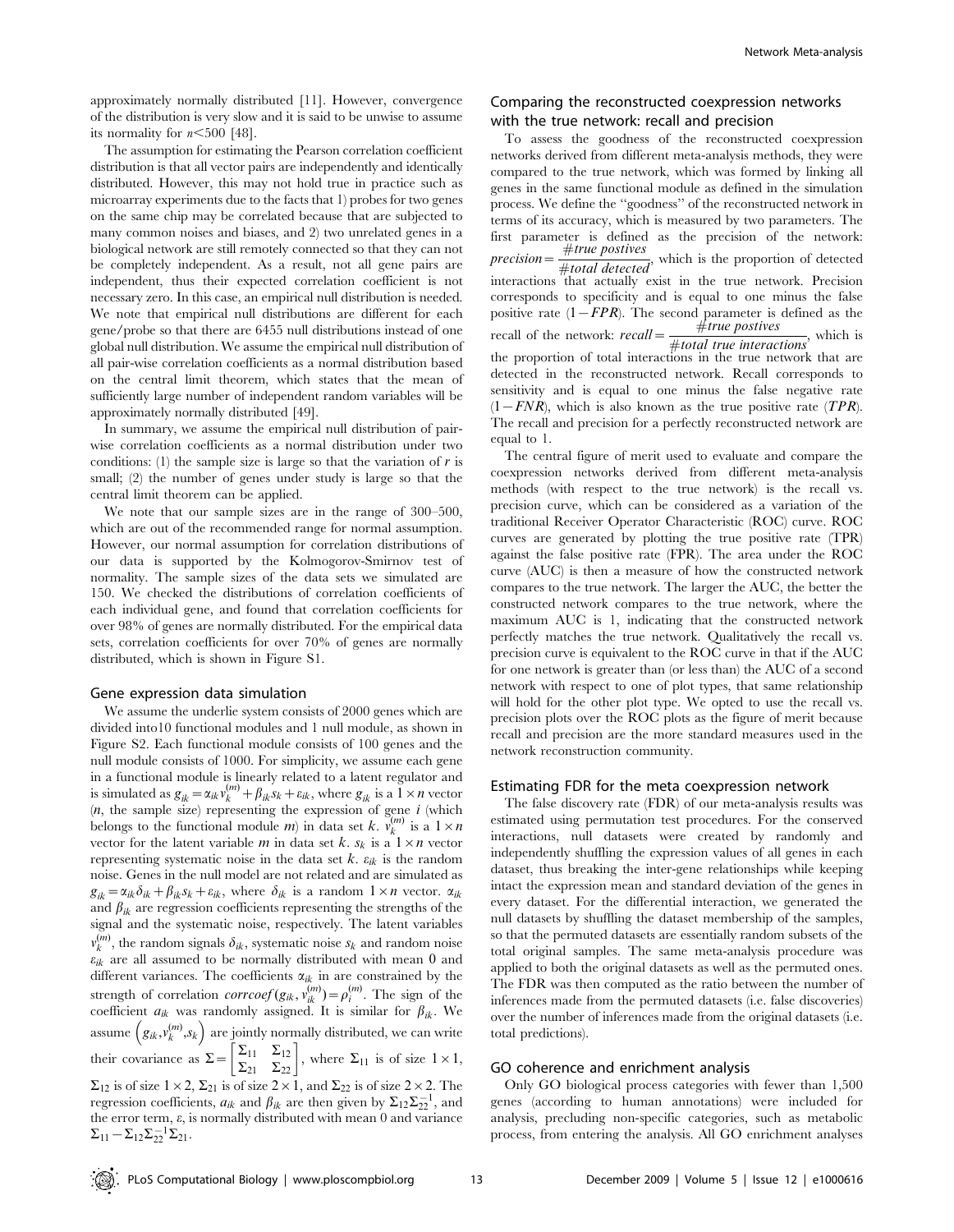were performed using the Fisher's exact test, with all 6,455 orthologous genes forming the background gene set for the human, mouse and rat comparisons. For the BXH/wt vs. BXH/  $\frac{2}{\pi}$  analysis, the background set was comprised of all genes represented on the microarray used in the study.

#### Spectral clustering and module identification

To partition the network of genes obtained from our procedures into modules of genes, we employed the divide-and-merge methodology of clustering [27], where a top-down divide phase based on a theoretical spectral algorithm [50] was used to obtain a clustering tree, and a bottom-up merge phase was used to parse the clustering tree to obtain a partition of the genes (gene modules) that optimized a certain objective function. We used the modularity function [51] to identify modules in the humanmouse-rat conserved network. The definition of modularity from the cited references is provided here for completeness. Let C be a partition of the genes in a network into clusters  $C_1, C_2, \ldots, C_n$ . Then,

Modularity(C) = 
$$
\sum_{i=1}^{n} \text{Modularity}(C_i) = \sum_{i=1}^{n} \left( \frac{m_i}{m} - \left( \frac{d_i}{2m} \right)^2 \right)
$$

where  $m_i$  is the number of edges between two genes that both belong to  $C_i$ ,  $d_i$  is the sum of the number of neighbors of all genes in  $C_i$ , and m is the number of edges in the whole network.

#### Supporting Information

Figure S1 Normality check of the distributions of all pair-wise Pearson correlation coefficients by Kolmogorov-Smirnov (KS) test in (A) human, (B) mouse and (C) rat data. The red dotted lines represent the statistical significance cutoff for rejecting the normality assumption.

Found at: doi:10.1371/journal.pcbi.1000616.s001 (0.02 MB PDF)

Figure S2 The modular structure used in gene expression simulation. The network consists of 10 functional modules and 1 null module. Genes in each functional module are regulated by a latent regulator.

Found at: doi:10.1371/journal.pcbi.1000616.s002 (0.02 MB PDF)

Figure S3 2-D Hierarchical clustering results of 3 liver data sets. 6455 orthologous genes are on the horizontal axis, experiments are on the vertical axis. (A) for the human liver data; (B) for the mouse liver data; (C) for the rat liver data. The ordered sample annotations in the vertical axis and the ordered gene symbols in the horizontal axis for each figure are listed in Tablea S9, S10, S11, S12, S13, S14.

Found at: doi:10.1371/journal.pcbi.1000616.s003 (0.26 MB PDF)

Figure S4 Visualization of modules identified by spectral clustering on the connectivity matrix of conserved interactions among human, mouse and rat. Orthologous genes among the three species are on both rows and columns. A back dot represents a conserved interaction between the corresponding gene pairs. Colored squares along the diagonal indicate identified modules, which are numbered in decreasing order according their modularity (see main text Materials and Methods).

Found at: doi:10.1371/journal.pcbi.1000616.s004 (0.02 MB PDF)

Figure S5 Permutation test results for enrichment analyses. (A) Null distribution (blue bars) of the number of lipid associating genes by randomly select 1000 sets of 6455 genes, and the statistic calculated based on the 6455 orthologous genes (red line). (B) Null

distribution (blue bars) of the number of validated lipid associating genes by randomly select 1000 sets of 395 genes, and the statistic calculated based on the 395 cis-eSNP genes belonging to the conserved modules (red line). (C) Null distribution (blue bars) of the number of ApoE first neighbor genes among 1000 randomly selected sets of 500 genes, and the statistic calculated based on the 500 differentially connected genes (red line).

Found at: doi:10.1371/journal.pcbi.1000616.s005 (0.02 MB PDF)

Figure S6 Module enrichment of lipid-associating genes at different windows sizes. The interpretation of the figures is the same as that of main text Figure 4.

Found at: doi:10.1371/journal.pcbi.1000616.s006 (0.03 MB PDF)

Figure S7 Conserved and differential interactions between human and rodent species. (A) Human vs. mouse comparison. (B) Human vs. rat comparison. Numbers in the parenthesis are number of genes in each category. P-values were computed using Kruskal Wallis non-parametric test of equal medians (median Ka/ Ks for the ''Conserved Only'' and ''greater or euqal to 1 Different'' categories are respectively 0.090 and 0.103 for the human vs. mouse comparison; and 0.086 and 0.101 for the human vs. rat comparison).

Found at: doi:10.1371/journal.pcbi.1000616.s007 (0.02 MB PDF)

Figure S8 In comparison with genes involved in only conserved interactions between human and rodents (box on the left), genes having human-specific interactions with human-rodent orthologs (box on the right) display a higher ratio of interactions to humanspecific genes vs. human-rodent orthologs in the human liver coexpression network. Top 161 genes from each group were used for plotting the two boxes. Human liver co-expression network was built as previously reported. For genes in each group, its ratio between the numbers of interactions to human-specific vs. humanrodent orthologs is plotted on the Y-axis.

Found at: doi:10.1371/journal.pcbi.1000616.s008 (0.02 MB PDF)

Table S1 Summary of the pros and cons of existing metaanalysis methods

Found at: doi:10.1371/journal.pcbi.1000616.s009 (0.03 MB PDF)

Table S2 6455 orthologous genes among human, mouse and rat used in the analysis.

Found at: doi:10.1371/journal.pcbi.1000616.s010 (1.42 MB XLS)

Table S3 Ordered annotations of human liver samples shown in Figure S3A.

Found at: doi:10.1371/journal.pcbi.1000616.s011 (0.01 MB TXT)

Table S4 Ordered human gene symbols for genes shown in Figure S3A.

Found at: doi:10.1371/journal.pcbi.1000616.s012 (0.05 MB TXT)

Table S5 Ordered annotations of F2 mouse liver samples shown in Figure S3B.

Found at: doi:10.1371/journal.pcbi.1000616.s013 (0.00 MB TXT)

Table S6 Ordered mouse gene symboles for genes shown in Figure S3B.

Found at: doi:10.1371/journal.pcbi.1000616.s014 (0.05 MB TXT)

Table S7 Ordered annotations of rat liver samples shown in Figure S3C.

Found at: doi:10.1371/journal.pcbi.1000616.s015 (0.03 MB TXT)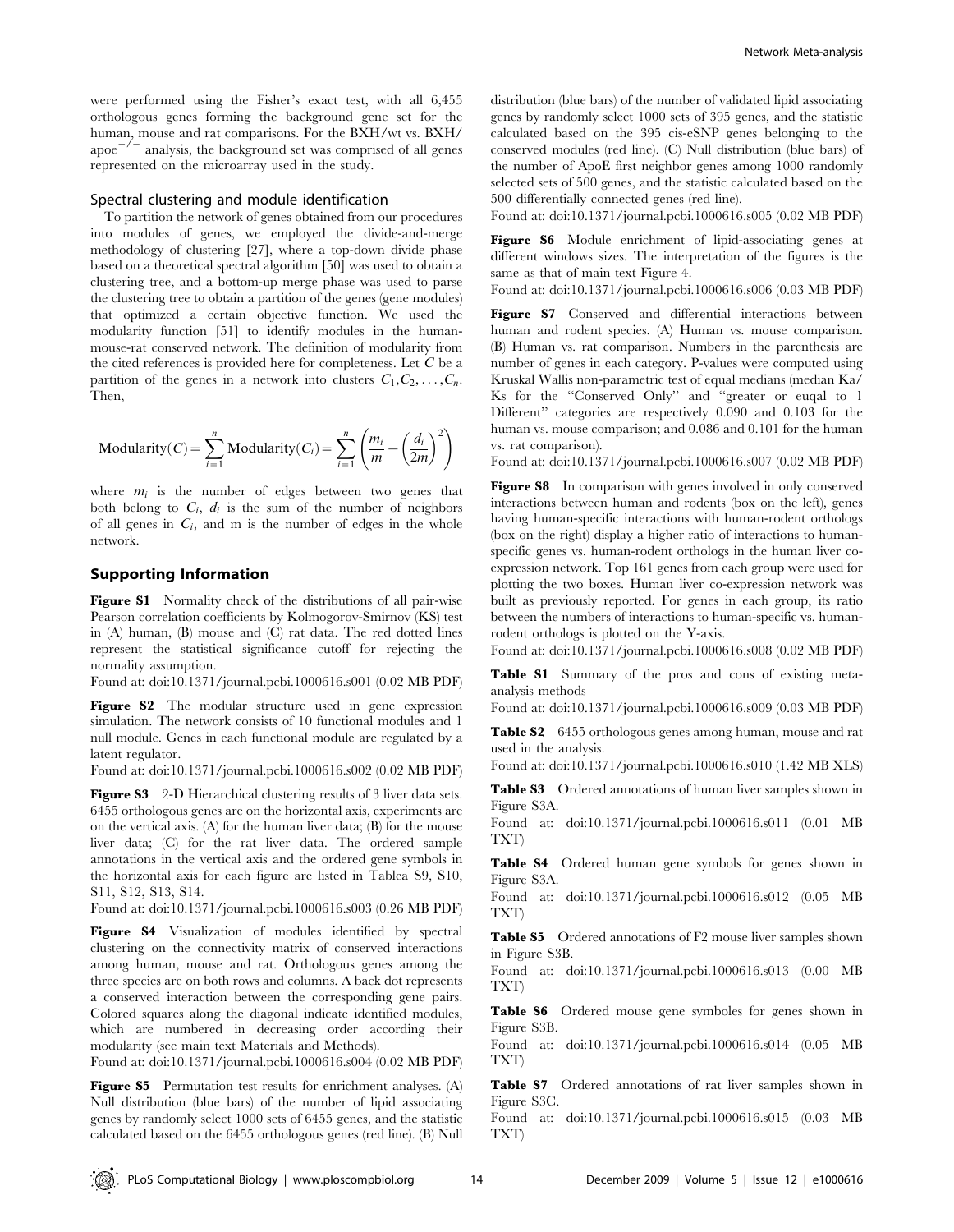Table S8 Ordered rat gene symbols for genes shown in Figure S3C.

Found at: doi:10.1371/journal.pcbi.1000616.s016 (0.05 MB TXT)

Table S9 Number of predicted gene pairs that are significantly  $co-regulated$  at  $FDR < 0.024$  for all existing meta-analysis methods and the proposed method. '%GO' indicates the percent of gene pairs sharing a common specific Gene Oncology biological process category. The background percentage is 0.0413 for randomly selected gene pairs that share common GO biological processes. FEM Fisher-Z: the fixed effect model based on Fisher-Z transformation; REM Fisher-Z: the random effect model based on Fisher-Z transformation; Combine P-value: combine p-values of Fisher's Inverse  $\chi^2$  tests; Order Statistic: Order-based nonparametric meta-analysis; d-statistics: the semi-parametric metaanalysis. See Methods section for details of individual methods. Found at: doi:10.1371/journal.pcbi.1000616.s017 (0.01 MB PDF)

Table S10 The qualities of top predicted pairs based on existing meta-analysis methods and the proposed method. 20,230 was chosen based on the proposed semi-parametric method at the false positive rate 0.05. '%GO' indicates the percent of gene pairs sharing a common specific Gene Oncology biological process category. '%KEGG' indicates the percent of gene pairs sharing a common KEGG pathway. The abbreviations of different metaanalysis methods are the same as Table S9.

Found at: doi:10.1371/journal.pcbi.1000616.s018 (0.01 MB PDF)

#### References

- 1. Schadt EE, Lamb J, Yang X, Zhu J, Edwards S, et al. (2005) An integrative genomics approach to infer causal associations between gene expression and disease. Nat Genet 37: 710–717.
- 2. Horvath S, Zhang B, Carlson M, Lu KV, Zhu S, et al. (2006) Analysis of oncogenic signaling networks in glioblastoma identifies ASPM as a molecular target. Proc Natl Acad Sci U S A 103: 17402–17407.
- 3. Lee SI, Pe'er D, Dudley AM, Church GM, Koller D (2006) Identifying regulatory mechanisms using individual variation reveals key role for chromatin modification. Proc Natl Acad Sci U S A 103: 14062–14067.
- 4. Chen Y, Zhu J, Lum PY, Yang X, Pinto S, et al. (2008) Variations in DNA elucidate molecular networks that cause disease. Nature 452: 429–435.
- 5. Emilsson V, Thorleifsson G, Zhang B, Leonardson AS, Zink F, et al. (2008) Genetics of gene expression and its effect on disease. Nature 452: 423–428.
- 6. Dickersin K, Berlin JA (1992) Meta-analysis: State-of-the-Science. Epidemiol Rev 14: 154–176.
- 7. Stuart JM, Segal E, Koller D, Kim SK (2003) A Gene-Coexpression Network for Global Discovery of Conserved Genetic Modules. Science 302: 249–255.
- 8. Hedges LV, Olkin I (1985) Statistical methods for meta-analysis. London: Academic Press.
- 9. Rosenthal R, Rubin DB (1982) A simple, general purpose display of magnitude of experimental effect. Journal of Educational Psychology 74: 166–169.
- 10. Hunter JE, Schmidt FL (1990) Methods of Meta-analysis: correcting error and bias in research findings. Newbury ParkCA: Sage.
- 11. Schulze R (2004) Meta-Analysis: A Comparison of Approaches. CambridgeMA: Hogrefe & Huber.
- 12. Hodges J, Lehmann EL (1956) The efficiency of some nonparametric competitors of the t test. Annals of Mathematical Statistic 27: 324–335.
- 13. Tanizaki H (1997) Power comparison of non-parametric tests: Small-sample properties from Monte Carlo experiments. Journal of Applied Statistics 24: 603–632.
- 14. Kelley BP, Sharan R, Karp RM, Sittler T, Root DE, et al. (2003) Conserved pathways within bacteria and yeast as revealed by global protein network alignment. Proceedings of the National Academy of Sciences of the United States of America 100: 11394–11399.
- 15. Kelley BP, Yuan B, Lewitter F, Sharan R, Stockwell BR, et al. (2004) PathBLAST: a tool for alignment of protein interaction networks. Nucleic Acids Res 32: W83–88.
- 16. Flannick J, Novak A, Srinivasan BS, McAdams HH, Batzoglou S (2006) Graemlin: general and robust alignment of multiple large interaction networks. Genome Res 16: 1169–1181.
- 17. Narayanan M, Karp RM (2007) Comparing protein interaction networks via a graph match-and-split algorithm. J Comput Biol 14: 892–907.
- 18. Singh R, Xu J, Berger B (2008) Global alignment of multiple protein interaction networks with application to functional orthology detection. Proceedings of the National Academy of Sciences 105: 12763–12768.

Table S11 Comparison of annotations for GWAS candidate genes based on the conserved modules or human modules. The annotation based on conserved module agrees better with the annotation based on the gene's Gene Ontology annotation. Found at: doi:10.1371/journal.pcbi.1000616.s019 (0.01 MB PDF)

Table S12 Enrichment of lipid-associating genes among orthologous genes between human and rodents. Lipid-associating genes are selected at different window size around a lipid-associating loci in Framingham and Broad studies.

Found at: doi:10.1371/journal.pcbi.1000616.s020 (0.03 MB PDF)

Table S13 List of 395 candidate lipid-associating genes by integrating GWA results, cis eSNP and conserved co-expression modules. RefSeq IDs, symbols and chromosomal location for each gene are shown in the table.

Found at: doi:10.1371/journal.pcbi.1000616.s021 (0.06 MB XLS)

Table S14 Top 20 genes with the most human-specific coexpression interactions. The numbers of interactions among themselves are also shown.

Found at: doi:10.1371/journal.pcbi.1000616.s022 (0.02 MB PDF)

### Author Contributions

Conceived and designed the experiments: KW EES JZ. Performed the experiments: KW JZ. Analyzed the data: KW JZ. Contributed reagents/ materials/analysis tools: KW MN HZ MT JZ. Wrote the paper: KW EES JZ.

- 19. Berg J, Lassig M (2006) Cross-species analysis of biological networks by Bayesian alignment. Proc Natl Acad Sci U S A 103: 10967–10972.
- 20. Bergmann S, Ihmels J, Barkai N (2004) Similarities and Differences in Genome-Wide Expression Data of Six Organisms. PLoS Biology 2: e9.
- 21. Glass GV (1976) Primary, secondary and metaanalysis research. Educational Researcher 5: 3–8.
- 22. Lum PY, Chen Y, Zhu J, Lamb J, Melmed S, et al. (2006) Elucidating the murine brain transcriptional network in a segregating mouse population to identify core functional modules for obesity and diabetes. J Neurochem 97 Suppl 1: 50–62.
- 23. Kathiresan S, Musunuru K, Orho-Melander M (2008) Defining the spectrum of alleles that contribute to blood lipid concentrations in humans. Curr Opin Lipidol 19: 122–127.
- 24. Altshuler D, Daly MJ, Lander ES (2008) Genetic Mapping in Human Disease. Science 322: 881–888.
- 25. Kathiresan S, Willer CJ, Peloso GM, Demissie S, Musunuru K, et al. (2009) Common variants at 30 loci contribute to polygenic dyslipidemia. Nat Genet 41: 56–65.
- 26. Kathiresan S, Manning AK, Demissie S, D'Agostino RB, Surti A, et al. (2007) A genome-wide association study for blood lipid phenotypes in the Framingham Heart Study. BMC Med Genet 8 Suppl 1: S17.
- 27. Diabetes Genetics Initiative of Broad Institute of Harvard and Mit LUaNIoBR, Saxena R, Voight BF, Lyssenko V, Burtt NP, et al. (2007) Genome-Wide Association Analysis Identifies Loci for Type 2 Diabetes and Triglyceride Levels. Science 316: 1331–1336.
- 28. Schadt EE, Molony C, Chudin E, Hao K, Yang X, et al. (2008) Mapping the Genetic Architecture of Gene Expression in Human Liver. PLoS Biology 6: e107.
- 29. Wang S, Yehya N, Schadt EE, Wang H, Drake TA, et al. (2006) Genetic and genomic analysis of a fat mass trait with complex inheritance reveals marked sex specificity. PLoS Genet 2: e15.
- 30. Farber CR, van Nas A, Ghazalpour A, Aten JE, Doss S, et al. (2009) An Integrative Genetics Approach to Identify Candidate Genes Regulating BMD: Combining Linkage, Gene Expression, and Association. Journal of Bone and Mineral Research 24: 105–116.
- 31. Mahley RW (1988) Apolipoprotein E: cholesterol transport protein with expanding role in cell biology. Science 240: 622–630.
- 32. Jordan IK, Marino-Ramirez L, Wolf YI, Koonin EV (2004) Conservation and Coevolution in the Scale-Free Human Gene Coexpression Network. Mol Biol Evol 21: 2058–2070.
- 33. Fraser HB, Hirsh AE, Steinmetz LM, Scharfe C, Feldman MW (2002) Evolutionary Rate in the Protein Interaction Network. Science 296: 750–752.
- 34. Nekrutenko A, Makova KD, Li W-H (2002) The KA/KS Ratio Test for Assessing the Protein-Coding Potential of Genomic Regions: An Empirical and Simulation Study. Genome Res 12: 198–202.